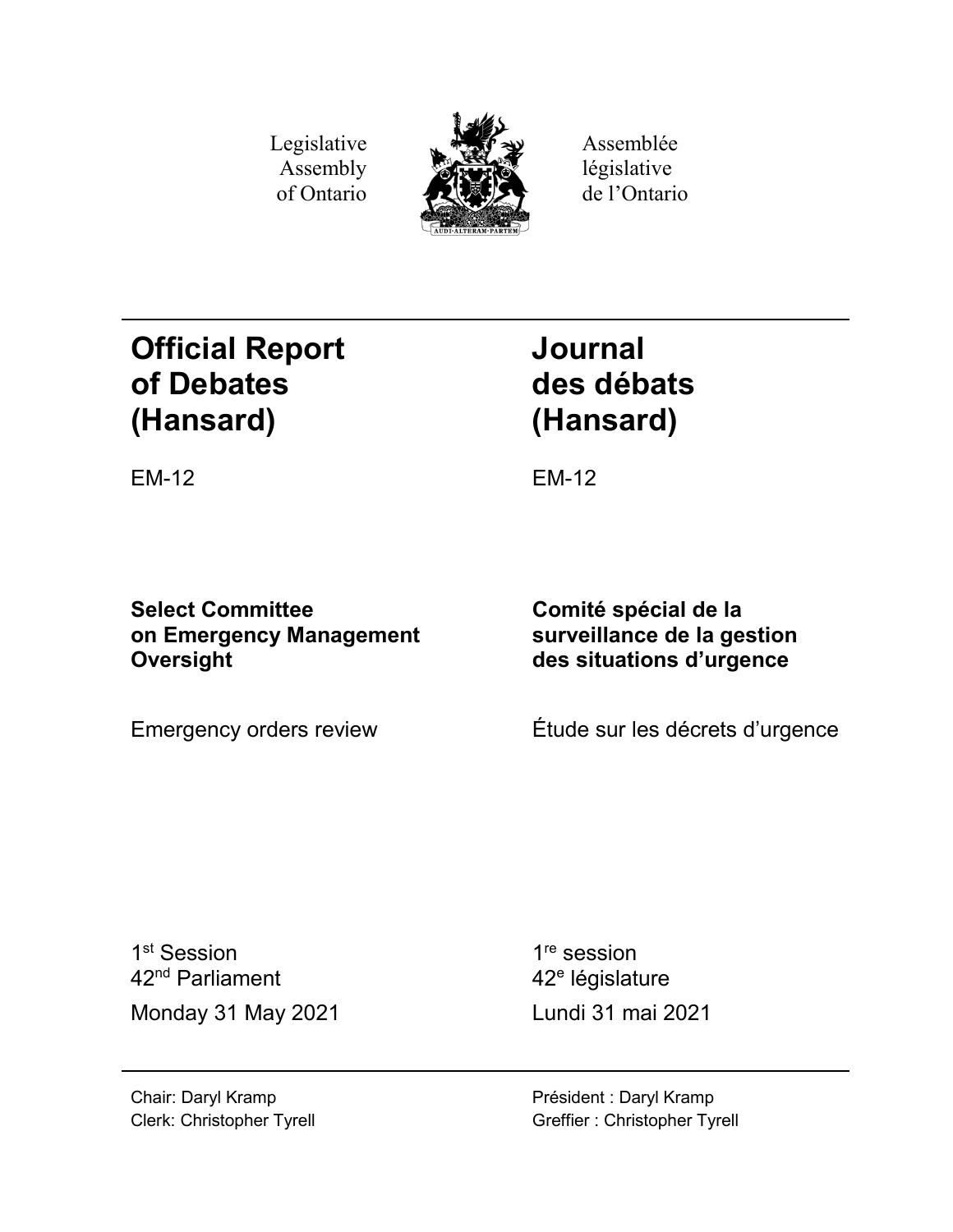Hansard and other documents of the Legislative Assembly can be on your personal computer within hours after each sitting. The address is:

## **Hansard on the Internet Le Journal des débats sur Internet**

L'adresse pour faire paraître sur votre ordinateur personnel le Journal et d'autres documents de l'Assemblée législative en quelques heures seulement après la séance est :

https://www.ola.org/

Reference to a cumulative index of previous issues may be obtained by calling the House Publications indexing staff at 416-325-7400.

## **Index inquiries Renseignements sur l'index**

Adressez vos questions portant sur des numéros précédents du Journal des débats au personnel de l'index, qui vous fourniront des références aux pages dans l'index cumulatif, en composant le 416-325-7400.

House Publications and Language Services Room 500, West Wing, Legislative Building 111 Wellesley Street West, Queen's Park Toronto ON M7A 1A2 Telephone 416-325-7400; fax 416-325-7430 Published by the Legislative Assembly of Ontario



Service linguistique et des publications parlementaires Salle 500, aile ouest, Édifice du Parlement 111, rue Wellesley ouest, Queen's Park Toronto ON M7A 1A2 Téléphone, 416-325-7400; télécopieur, 416-325-7430 Publié par l'Assemblée législative de l'Ontario

ISSN 2563-4402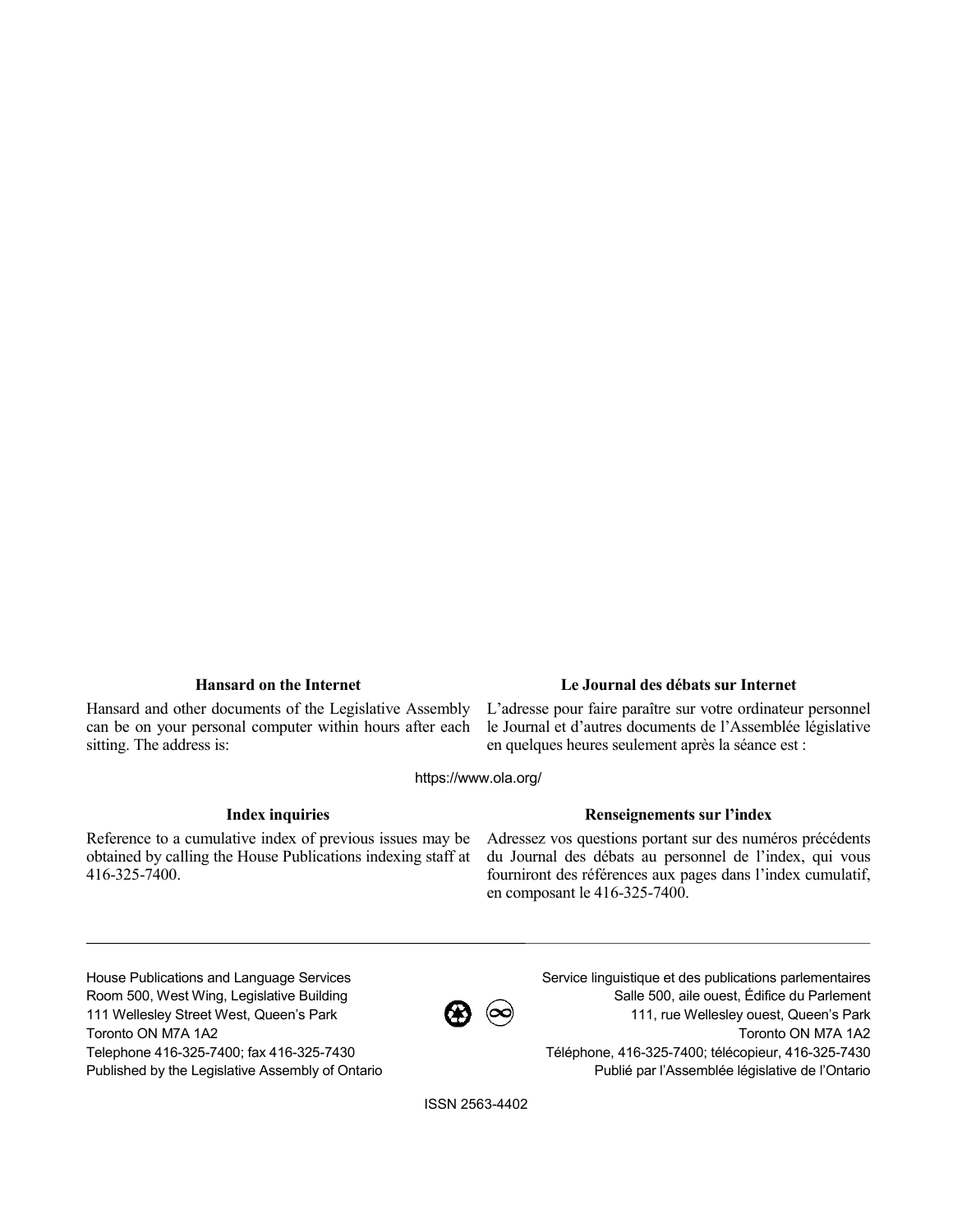## **CONTENTS**

## Monday 31 May 2021

| Hon. Sylvia Jones |  |
|-------------------|--|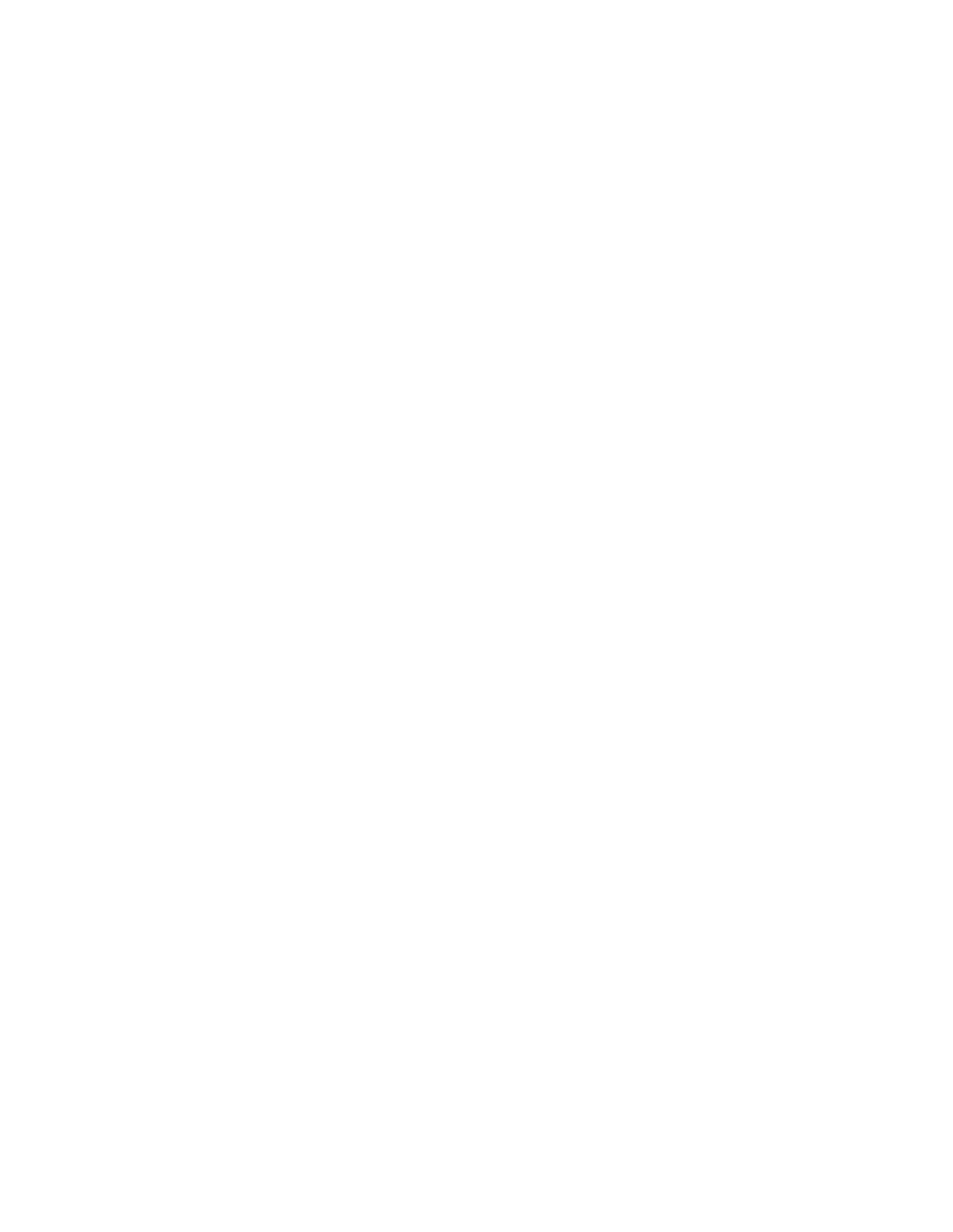## **SELECT COMMITTEE ON EMERGENCY MANAGEMENT OVERSIGHT**

Monday 31 May 2021 Lundi 31 mai 2021

*The committee met at 1302 in room 151 and by video conference.*

### EMERGENCY ORDERS REVIEW

**The Chair (Mr. Daryl Kramp):** Okay, colleagues, we will call the select emergency management committee on May 31 to order.

We have the following members present in the room: We have Mr. Tom Rakocevic and we have Christine Hogarth in the room at this point. We also have the following members on the screen at this point: Mr. Bailey, Sam Oosterhoff, Sara Singh and Effie Triantafilopoulos.

Colleagues, the minister is just a little bit late. Obviously, for those of you who are not aware, we had last-minute votes. We had three of them, and they were just finishing now, so we might have just a very, very short delay.

*Interjection.*

**The Chair (Mr. Daryl Kramp):** It won't be long there now, because I do see the minister, who is catching her breath for a second, and then we will go on.

Before we go ahead and start, obviously, the normal routine—I don't need to go through the whole drill; we have all done this a number of times now. But please wait until the staff unmute your mike before speaking, and as always, you will have the opportunity for Q&A, as we always do.

If you do have a problem, certainly recognize you can contact Andrew Kleiman if we have a problem with communication.

We will have the line of questioning after the Solicitor General has her opening statement of up to 30 minutes. There will be three rounds of questioning. The first round will be 10 minutes to the official opposition, 10 minutes to the government and five minutes to the independent member. The second round will be identical to that, and the third round will be 10 minutes to the official opposition and 10 minutes to the government.

Any questions before we begin? Seeing none, let me first thank the member for Humber River–Black Creek, Tom Rakocevic, who filled in so capably for me while I was off having a little bit of a surgery. Tom, thank you very, very kindly. Well done, sir.

Solicitor General, are you ready to proceed with your introductory comments?

## LEGISLATIVE ASSEMBLY OF ONTARIO ASSEMBLÉE LÉGISLATIVE DE L'ONTARIO

## **COMITÉ SPÉCIAL DE LA SURVEILLANCE DE LA GESTION DES SITUATIONS D'URGENCE**

**Hon. Sylvia Jones:** I am, Chair. Can you hear me okay, or do I need my headset—

**The Chair (Mr. Daryl Kramp):** We need a little more volume out of you.

**Hon. Sylvia Jones:** Better?

**The Chair (Mr. Daryl Kramp):** Much better, thank you.

**Hon. Sylvia Jones:** Okay, good. Well, thank you, and I'm sorry I was a few minutes delayed.

Good afternoon, everyone, and thank you, Chair. I'm pleased to join you for the 12th meeting of this select committee. Since we last met, we've experienced an eventful month with some encouraging, very positive news. New COVID-19 case numbers and positivity levels are still high, yet we are seeing clear trends that they are starting to decline. Hospitalization and intensive care unit beds are also trending downward, albeit slowly. It is now possible to see an inverse relationship between our downward trends in new cases and rising numbers of Ontarians who are being immunized on a daily basis. We can be proud of this Team Ontario approach. We continue to make new daily vaccination records as we strive to reach herd immunity.

When we last met, more than two and a half million vaccines had been administered here in Ontario. As of last Friday, more than nine million doses of COVID-19 vaccines have been administered in Ontario. Over 65% of adults and more than 15% of youth aged 12 to 17 have received at least one dose of the vaccine. More than 624,000 Ontarians are fully vaccinated, a number that continues to grow as we expedite second-dose appointments in the province.

With increased vaccine supplies, we continue to make it easy to receive a vaccine, especially in hot spot areas, to help stop the spread of COVID-19 and protect our hospital capacity. Hot spot communities now have a higher vaccine coverage rate than non-hot spot communities.

As Ontario's vaccine supply grew increasingly more stable and reliable this past month, we expanded eligibility to book COVID-19 vaccine appointments to all individuals aged 18 and up ahead of schedule. Also ahead of schedule, we lowered the age range to provide Pfizer vaccines to those aged 12 and over through pop-up and mobile clinics, as well as mass vaccination centres. We are continuing to expand access to the vaccines through a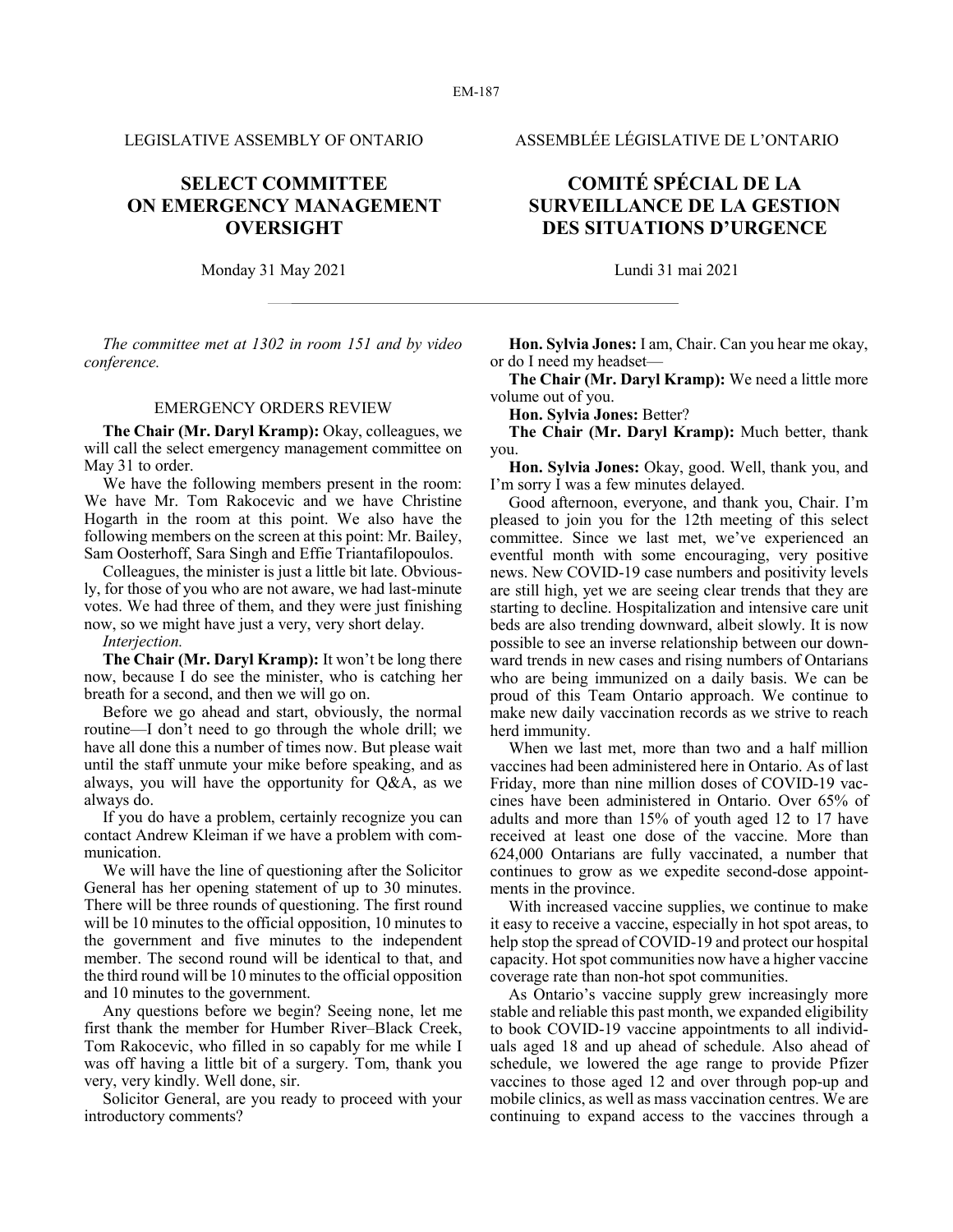broad variety of channels such as mass vaccination sites, hospital clinics, primary care settings and pharmacies.

We have also added a new channel to our distribution network. Mobile units began operating clinics at small and medium-sized workplaces in Toronto, York and Peel for employees who cannot work from home. With these mobile units, coupled with the employer-led workplace clinics that continue to run in Peel region, we are helping vaccinate workers who cannot work from home.

By expanding eligibility, increasing immunization access through multiple channels and a steady vaccine supply coming into the province, more than 65% of Ontario adults were vaccinated by the end of May.

While new infections, positivity rates and numbers of patients with COVID-19-related critical illness in intensive care have all recently been on the downward trend, we cannot take our eyes off the road ahead, which remains unpredictable. If COVID-19 has taught us anything, it is to exercise caution when making predictions about the future. New, more contagious variants continue to pose significant risks. We must remain vigilant to ensure our ICU numbers are low and our hospital capacity is protected.

Earlier today, the Legislature extended the powers under the Reopening Ontario (A Flexible Response to COVID-19) Act, 2020, to December 1, 2021. If they had not been extended, the powers under the reopening Ontario act would have expired on July 24. This extension will ensure public health measures which are currently in place can be adjusted as needed to deal with the impacts of COVID-19 in whatever forms they take and to support a gradual reopening of Ontario. These measures will continue to be necessary to prevent a resurgence of COVID-19 transmission when we start to reopen higherrisk settings and permit larger gatherings.

There are currently 29 orders in effect under the reopening Ontario act, a decrease from the 36 which were continued under this legislation when it came into effect last July. I will review some of the order amendments that took place this past month.

Amendments were made to O. Reg. 82/20, rules for areas in stage 1, such as:

—permitting additional outdoor recreation amenities, including golf courses, soccer and other sports fields, tennis and basketball courts, skate parks and splash pads to be open, and for marinas and boating clubs to be open with restrictions in place such as the need to maintain physical distancing;

—increasing gathering limits to five people for organized public events or social gatherings that are held outdoors;

—expanding the list of fields or occupations for which in-person teaching instruction at post-secondary institutions and in-person examinations are permitted, with a maximum capacity of 50 people, subject to physical distancing requirements and other existing measures. **1310**

## Finally, O. Reg. 129/20, signatures in wills and powers of attorney, was revoked on May 20 as it was no longer

needed, given its terms were written into other permanent legislation.

As usual at this point, and in line with the legislative mandate of this committee, I will now walk through the remaining orders that are currently in effect until the first instance of July 19, 2021, and have not been amended since the last committee meeting. These updates are being presented in numerical order.

O. Reg. 74/20, work redeployment for health services providers: This order authorized specified health service providers within the meaning of the Connecting Care Act, 2019, to take reasonably necessary measures with respect to work deployment and staffing to respond to, prevent and alleviate the outbreak of COVID-19, including redeploying staff to other health service providers and to assist long-term-care homes and retirement homes.

O. Reg. 76/20 relates to allowing documents servicing legal matters to be handled electrically instead of in person. This order is needed to continue access to justice while reducing unnecessary contact between individuals in order to stop the transmission of COVID-19.

O. Reg. 77/20 relates to work deployment measures in long-term-care homes. This order gives long-term-care homes greater flexibility to identify staffing priorities, deal with staff shortages and address outbreaks. It remains necessary because flexibility to recruit and reassign staff remains crucial for preventing and managing outbreaks and ensuring stability and quality in long-term-care homes.

O. Reg. 95/20 relates to streamlining requirements for long-term-care homes. This order provides flexibility and a reduced administrative requirement for long-term-care homes so that they can respond quickly to the care and safety needs of residents.

O. Reg. 98/20 relates to prohibition on certain persons charging unconscionable prices for sale of necessary goods. This order is in place so that consumers can continue to file complaints with the Ministry of Government and Consumer Services about price gouging with respect to the necessary goods set out in the order, some of which remain in short supply.

O. Reg. 114/20 relates to enforcement of orders. This order ensures a person is required to identify themselves by providing their name, date of birth and address to a police officer or other provincial offences officer if the officer has reasonable and probable grounds to believe the individual has committed an offence under section 10(1) of the reopening Ontario act. Without disclosure of this identifying information, provincial offences officers would be unable to effectively issue tickets under the reopening Ontario act.

O. Reg. 116/20 relates to work deployment measures for boards of health. This order allows boards of health within the meaning of the Health Protection and Promotion Act to take any reasonably necessary measures with respect to work deployment and staffing to respond to, prevent and alleviate the COVID-19 pandemic, including redeploying staff within different locations in or between facilities of the board of health.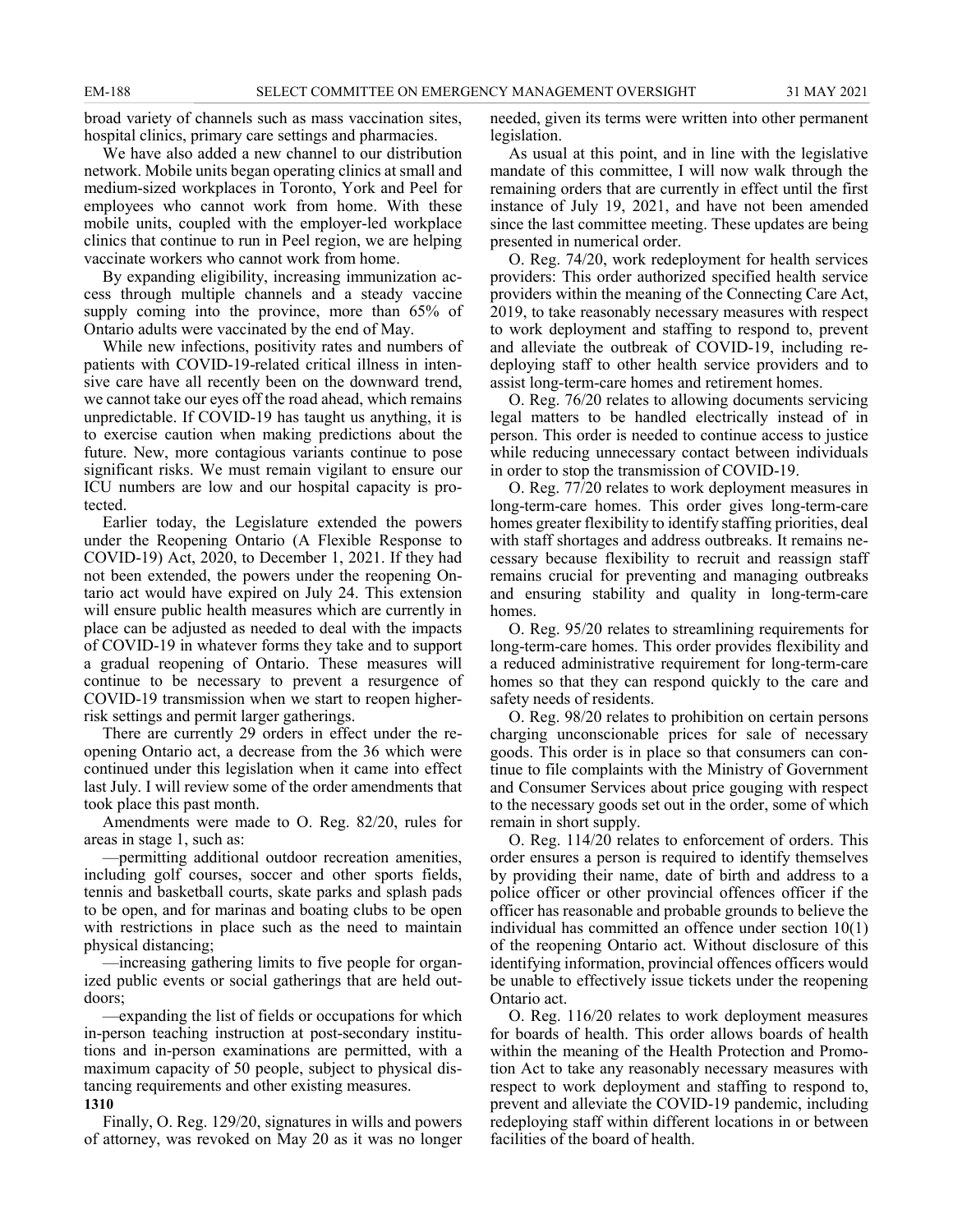O. Reg. 118/20 relates to work deployment measures in retirement homes. This order allows flexibility for retirement home operators to recruit and reassign staff. It remains crucial for helping to prevent and manage outbreaks and to ensure stability and quality in resident care.

O. Reg. 121/20 relates to staffing flexibility measures for service agencies providing services and supports to adults with developmental disabilities and service providers providing intervenor services. This order allows developmental service agencies and intervenor service providers to continue to have the authority and flexibility they need to redeploy their staff to support critical services for vulnerable individuals. Staffing flexibility measures continue to be needed so deployment services agencies can alleviate staffing pressures while responding to challenges posed by COVID-19.

O. Reg. 132/20 allows chiefs of police to authorize certain members of a police service to perform duties involving use of force and to carry a firearm if the member has successfully completed the required training within the previous 24 months of this authorization, instead of the annual training required under the Police Services Act.

O. Reg. 141/20 exempts the construction or conversion of a building from certain requirements of the Building Code Act, 1992, the Planning Act, and the City of Toronto Act, 2006, where the building will be used as a temporary health or residential facility for the purpose of responding to the emergency or for health care or sleeping accommodation by or on behalf of health service providers, governments and municipalities. There is a continued need for this provision to be in place to enable the province to respond to COVID-19 care, surgical backlog and residential space needs.

O. Reg. 145/20 enables residential violence against women and anti-human trafficking service providers, as well as crisis lines under the violence against women support service program, to continue to have the authority and flexibility they need to redeploy their staff to support critical services for survivors of violence against women and victims of human trafficking.

O. Reg. 146/20 addresses ongoing staffing challenges in the long-term-care sector and allows employees who have been fully immunized against COVID-19 to work in another long-term-care home, retirement home or other health service provider location.

O. Reg. 154/20 provides district social services administration boards flexibility to address staffing shortages and ensure personnel are being deployed to critical areas of need to respond to COVID-19.

O. Reg. 156/20 authorizes a local health integration network to request that a contracted service provider organization provide health care and related social services in a setting identified by the LHIN and authorizes the local health integration network to fund the services. The need for the order is based on ongoing staffing issues at longterm-care homes and retirement homes.

O. Reg. 157/20 is in response to requests from municipalities. We issued this order to provide flexibility to redeploy staff to ensure front-line services continue to be delivered in critical areas of need. The continuity of service delivery at the municipal level is crucial to the health and safety of Ontario's communities and efforts to stop the spread of COVID-19.

O. Reg. 158/20 requires retirement home employees to work in only one retirement home, long-term-care home or other health care setting, and allows fully immunized employees to work in more than one location in response to ongoing staffing challenges in retirement homes. Limiting work to a single retirement home remains crucial for non-immunized staff to help prevent and contain infection spread.

O. Reg. 163/20 authorizes mental health and addiction agencies to take any reasonably necessary measure with respect to work deployment and staffing to respond to, prevent and alleviate the spread of COVID-19 to maintain health human resources flexibility.

O. Reg. 177/20 has been extended so that staff movement across multiple employers in developmental intervenor services, violence against women and anti-human trafficking sectors will continue to be limited. This infection prevention measure protects staff and vulnerable clients.

#### **1320**

O. Reg. 192/20 allows registered nurses appointed as coroner investigators to complete medical certificates of death instead of a physician or a nurse practitioner. This order continues to give physicians and nurse practitioners more time to focus on patient care during the pandemic.

O. Reg. 193/20 authorizes the board of a hospital to take any reasonably necessary measures with respect to any aspect of the hospital's credentialing process to respond to, prevent and alleviate the outbreak of COVID-19. This includes identifying medical, dental, midwifery and Extended Class nursing staff needs and priorities to take action with respect to appointments and privileges, as permitted under the regulation.

O. Reg. 195/20 ensures that any temporary COVIDrelated payments received by employees in relation to work performed while the order is in effect are excluded from the maximum increases in compensation set out in the Protecting a Sustainable Public Sector for Future Generations Act during a moderation period. This includes the temporary wage enhancements for personal support workers and direct support workers currently in place until June 30.

O. Reg. 210/20 enables the director, under the Long-Term Care Homes Act, to order the placement of interim management to effectively protect residents from COVID-19. Maintaining the management order allows the director to swiftly take appropriate actions to reduce or alleviate harm to residents and staff in homes that are in outbreak.

O. Reg. 240/20 ensures measures are in place to allow the Retirement Homes Regulatory Authority to act quickly in case of outbreak should an operator be unable or unwilling to manage operations of the home. It remains crucial to ensure retirement homes are following appropriate COVID-19 measures to ensure resident and staff safety.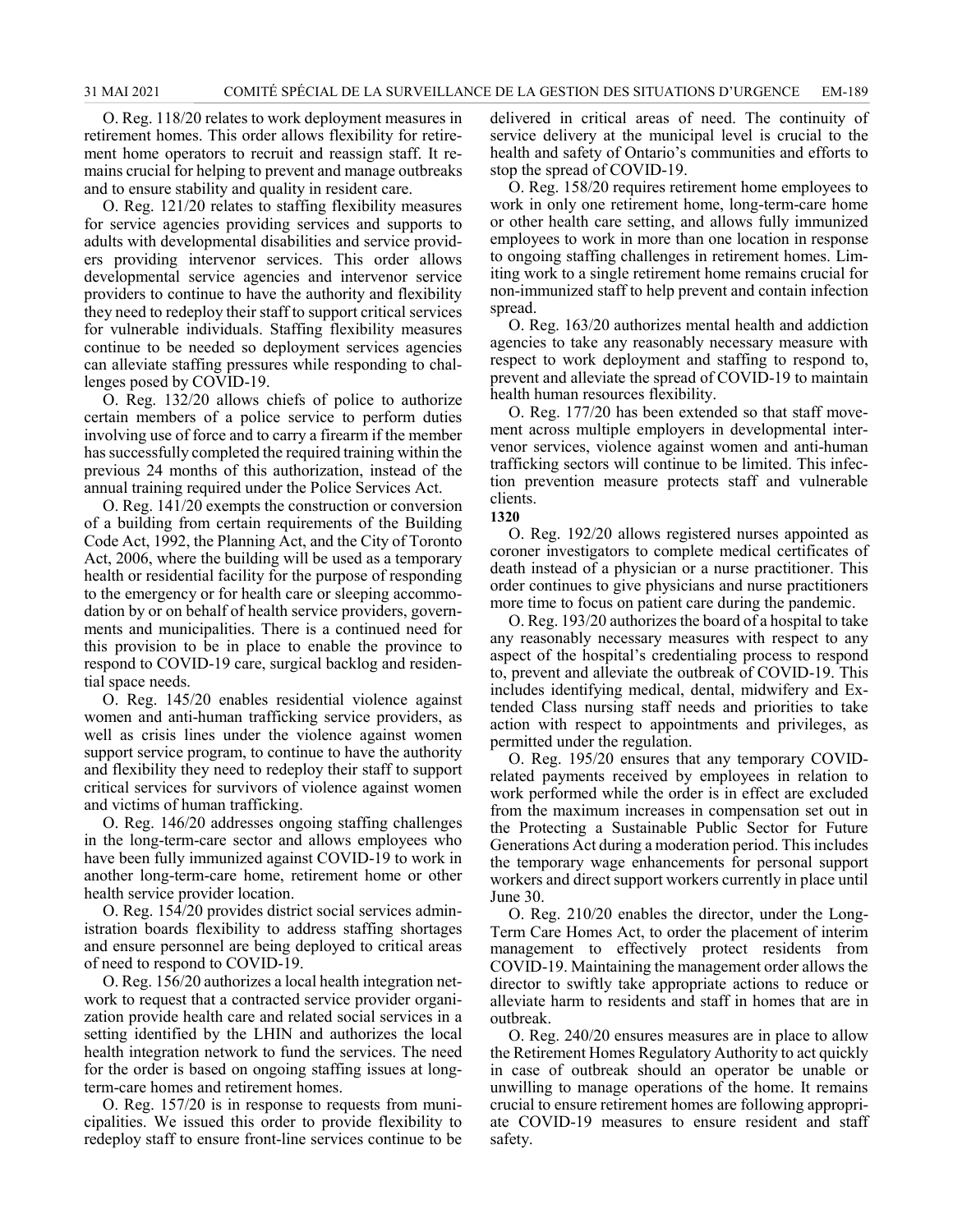O. Reg. 345/20 helps municipalities quickly pass or make changes to temporary use bylaws, allowing restaurants and bars to create or extend their patios to facilitate appropriate distancing and maintain public health measures while those patios are permitted by public health restrictions to be open.

Finally, O. Reg. 363/20: Given the continued risk of COVID-19, the order remains necessary in order to retain the ability to return to the system of reopening. Based on current evidence and experience, we anticipate that Ontario will require some level of public health and workplace measures through at least the summer and into the fall.

Existing and emerging COVID-19 variants of concern, such as the B1617, are unpredictable and pose a risk to the COVID-19 situation in Ontario for the foreseeable future. The potential impact of these new variants is unknown. Other new variants could also emerge.

But there is also much to be optimistic about. We announced a three-step plan, Roadmap to Reopen, to reopen the province and gradually lift public health measures safely and cautiously. Based on the province-wide vaccination rates and improvements in key public health and health care indicators, the province will move into a road map step and remain there for at least 21 days to evaluate any impacts before moving to the next level. We expect to be able to enter stage 1 of the road map in the week of June 14. This road map represents a path out of the pandemic and will encourage Ontarians to get vaccinated and continue to follow public health advice. We can begin looking forward to July and August and having the summer that everyone wants and deserves.

We still have to keep a sharp eye on that road to a COVID-free future, as there may still be a few unexpected potholes and bumps along the way. The one thing we've learned about COVID-19: It is unpredictable. As we have learned, COVID-19 has proven to be a formidable opponent. We must all remain vigilant until we can all truly feel safe again.

Thank you, Chair. I will return it back to you.

**The Chair (Mr. Daryl Kramp):** Thank you very much, Solicitor General.

We have an addition to the room here. We have MPP Fraser in the room now, and we also have MPP Park in the room now.

We will now go to the rounds of questioning, with 10 minutes to the official opposition. Mr. Rakocevic, you're up first, sir.

**Mr. Tom Rakocevic:** Thank you, Chair. Thank you for your kinds words earlier.

Hello, Minister. It's nice to see you. I hope you are well.

I'll begin the questioning by talking about hot spot communities with regard to COVID-19. My community, the Premier's—there were many throughout the province and within the city of Toronto that had very high levels of COVID-19 infection and, when the vaccine rollout began, also had some of the lowest vaccination rates. I had to work very hard on the ground with many different

agencies—health agencies, you name it—who were struggling to make ends meet to try to get those vaccines out, to try to get their hands on supplies.

The question is, now that we're in the phase of seconddose rollout, can you pledge and confirm that you will be prioritizing the highest-needs communities in the rollout so that communities like mine that have some of the highest cumulative cases will be getting access to vaccines in the priority that they really deserve?

**Hon. Sylvia Jones:** Excellent question. I have to say that our two weeks of offering such a substantial increase in the 13 public health units—as you would know, primarily Toronto, York and Peel—additional vaccines to get to those hot spot neighbourhoods has been a resounding success. We always started with the premise that we wanted to prevent mortality, prevent serious illness and prevent transmission, and the hot spot strategy, in particular, really has been a very successful model to prevent transmission. In fact, what we have seen is actually a reverse, with hot spot areas having a higher percentage of vaccination rates than non-hot spot areas, which is exactly what we wanted, and we've accomplished that goal.

I've got to give a lot of credit to the city of Toronto and the region of Peel because they did a lot of the on-theground work to make sure that the neighbourhoods, right down to apartment buildings, were being offered the vaccine very quickly.

**Mr. Tom Rakocevic:** Minister, thank you for that, but with all due respect, there are some elements of what you said that I found different on the ground, especially in my community.

First of all, if you look at the most recent ICES data, what you said doesn't hold true for seniors. Actually, if you look at the oldest age groups, you find that those living in the most affluent and the least—the areas with the least cumulative cases have the highest vaccination rates versus those same hot spot communities.

The other thing is that if you look at pharmacies, there were communities like mine that were a pharmacy desert.

As well, if you looked at the initial data that came out around vaccinations, Jane and Finch had the lowest vaccination rate in Toronto right off the top.

So I hear what you're saying, but really, especially in the initial stages of the vaccination rollout, we didn't see this. So there are many people in my community who are very concerned that, as the second vaccines roll out, there will not be that priority given and there won't be that plan to ensure that the areas most at risk will receive those second doses.

**Hon. Sylvia Jones:** Let's start with the pharmacies. As you mention, the pharmacy ramp-up was gradual, and it was basically because of supply. We now have 2,700 pharmacies all across Ontario offering either Moderna, Pfizer or, in some cases, second doses of the AstraZeneca. That rollout and that buy-in from pharmacies who wanted to provide the vaccines to their communities has been a resounding success. Our only challenge is, because the trays were in 100 or 150, depending on whether you had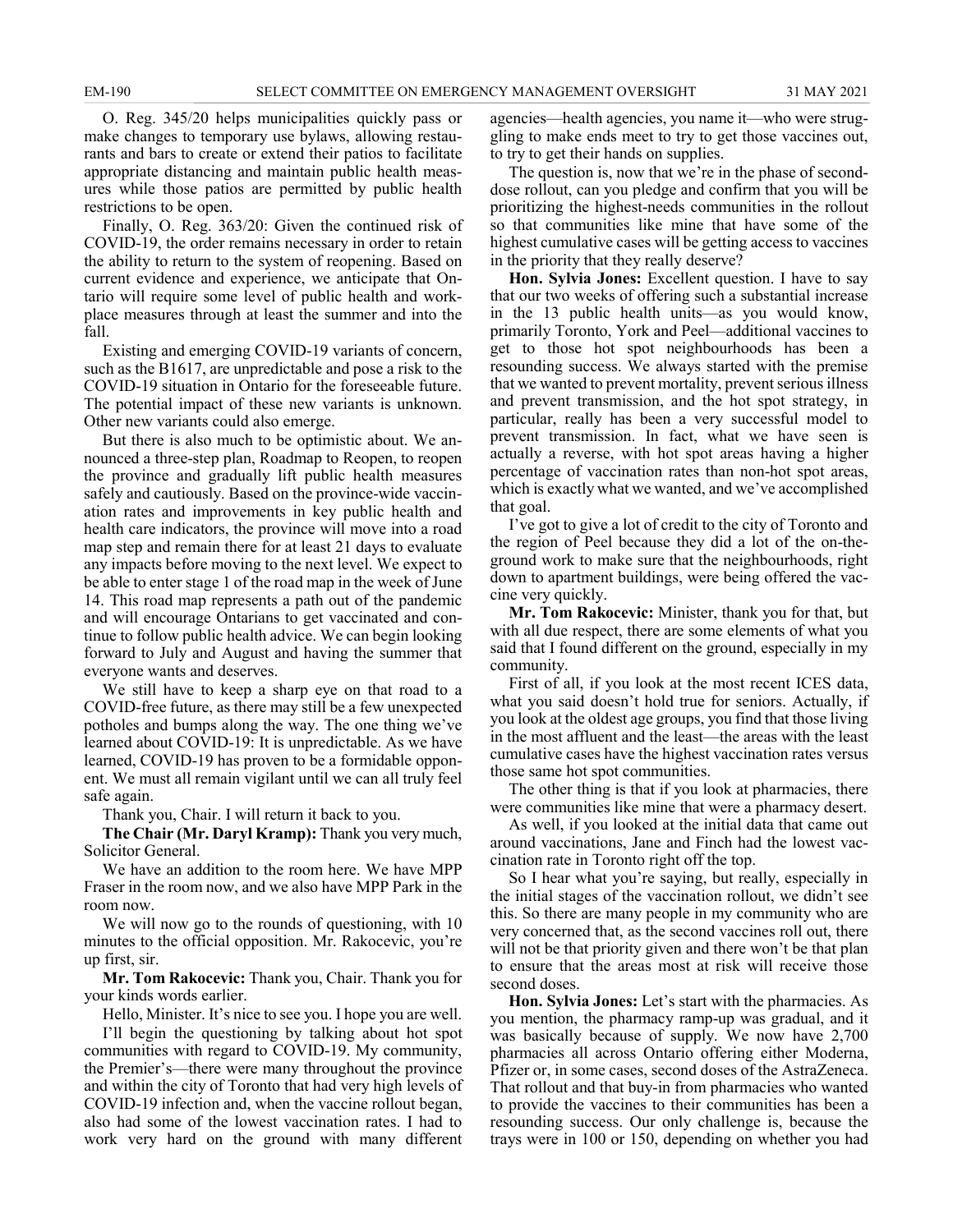Pfizer or Moderna, they actually ran out very quickly. So by expanding it to essentially every pharmacy in the province of Ontario who wants to provide that vaccine as a service to their customers and their neighbourhood, we're now able to do that, because we're getting a far more consistent inventory and supply from the federal government.

**Mr. Tom Rakocevic:** Thank you for that. Just a quick question about AstraZeneca second doses: There are those who are seeking second doses of AstraZeneca, and there are many who are being told that their pharmacies don't have them available. Are there any specific plans to ensure that those seeking a second dose of AstraZeneca—what will become of them? Will they have that access, and how's that going to unfold?

### **1330**

**Hon. Sylvia Jones:** I want to reassure everyone that when you qualify, you will receive the vaccine that you received for your first dose. There is a limited number of lot numbers and supply of AstraZeneca, in particular, that was set to expire on May 31. As you know, Health Canada, upon the request of reviewing the lot numbers and the data, has agreed that it is appropriate to extend those specific lot numbers for AstraZeneca to July 1.

We have a limited number of pharmacies, primarily in Toronto, Kingston and Windsor-Essex, who have and are offering the second dose of AstraZeneca, and I would encourage you or the individuals you are helping to go to ontario.ca/covid and look at the vaccine rollout—they lay out where the second doses of AstraZeneca are—and encourage them to book appropriately, if they want the dose sooner.

**Mr. Tom Rakocevic:** Thank you for that. The second part—and I think it leads to a lot of different areas—has to do with announcements. When the Premier announced that those 18-plus would have access to vaccinations—and that came when there was intense pressure. When I had immediately contacted multiple hospitals, those on the ground, they were finding out a lot of the information around the plans on the news, just like a lot of other people are finding.

Do you have any comments in terms of how you communicate with front-line health organizations and hospitals, or is it true that they are receiving information and plans after they're already announced? Because when that 18 and up happened, that's where we were working really hard with these pop-ups, because there was a plan but there seemed to be no dedicated vaccine supply or even any prior information, so everybody was left scrambling. Do you have comments on that?

**Hon. Sylvia Jones:** Sure. At least twice a week, we have meetings with all of the public health units, the 34 public health units, as well as the hospitals that are administering the vaccine. There's over 100 different people on those twice-weekly calls, and we inform the public health units about our plans going forward. We do ask that the information remains embargoed until a formal announcement has been made, and then that information in terms of the details goes directly to the public health units and the doctors' offices and hospitals.

I will say again that, in some cases, certain public health units have booked out their inventory that they know they're receiving for the coming week or two weeks. So there are public health units that, when we make the announcements of lowering the age range, for example, have already booked out their supplies. But the key thing with the announcement is that we're saying that now you have ability to book your next appointment.

**Mr. Tom Rakocevic:** Thank you. Now, this is with regard to schools. I am hearing from a number of parents who are seeking clarity with regard to schools reopening. We're starting to hear more medical experts and health experts talking about reopening. When are we going to get a much clearer answer in terms of what that reopening strategy is? It seems to be like announcements of announcements, and it's hard to really inform these parents that are looking for a clear answer.

**Hon. Sylvia Jones:** The Premier mentioned today that he expects to have more information on schools reopening in the next day or two. I can tell you that there has been an awful lot of consultation, both, of course, with Minister Lecce and his boards of ed and schools and the teachers, but also with Premier Ford. On the Saturday call with public health units over the May long weekend, he was receiving feedback from public health unit doctors at that point talking about their thoughts and opinions on schools reopening.

**The Chair (Mr. Daryl Kramp):** One minute.

**Mr. Tom Rakocevic:** Okay. I guess the last question is, many businesses I continue to hear from are really struggling. Some fear that they may never reopen or their business may not be the same. The question is, can you confirm whether the government will be offering a third round of Ontario Small Business Support Grant payments—to work with governments to make that happen? We've seen the damaging effects of this pandemic, but we're going to continue to feel those effects after, especially for small businesses, if we don't take decisive, strong action to protect and help them.

**Hon. Sylvia Jones:** There is, without a doubt, a very large challenge with small businesses, in particular, that have had to change how they approach business, whether that's curbside or online. Our government, as you know, invested through the main street grant to assist small businesses who wanted to offer their goods and services online and have a stronger web presence. We have done that, as you know. We have twice now offered additional business supports. Without a doubt, this is very challenging—

**The Chair (Mr. Daryl Kramp):** Thank you, Minister. The time is up now.

We will now go to Ms. Hogarth, please, for 10 minutes.

**Ms. Christine Hogarth:** Thank you very much, Minister, for being here once again, and congratulations on over nine million people being vaccinated. That's such great news for everyone across Ontario. It makes us all feel that much more safe even though we still must continue to do our part by practising social distancing and encourage our neighbours and friends to be vaccinated.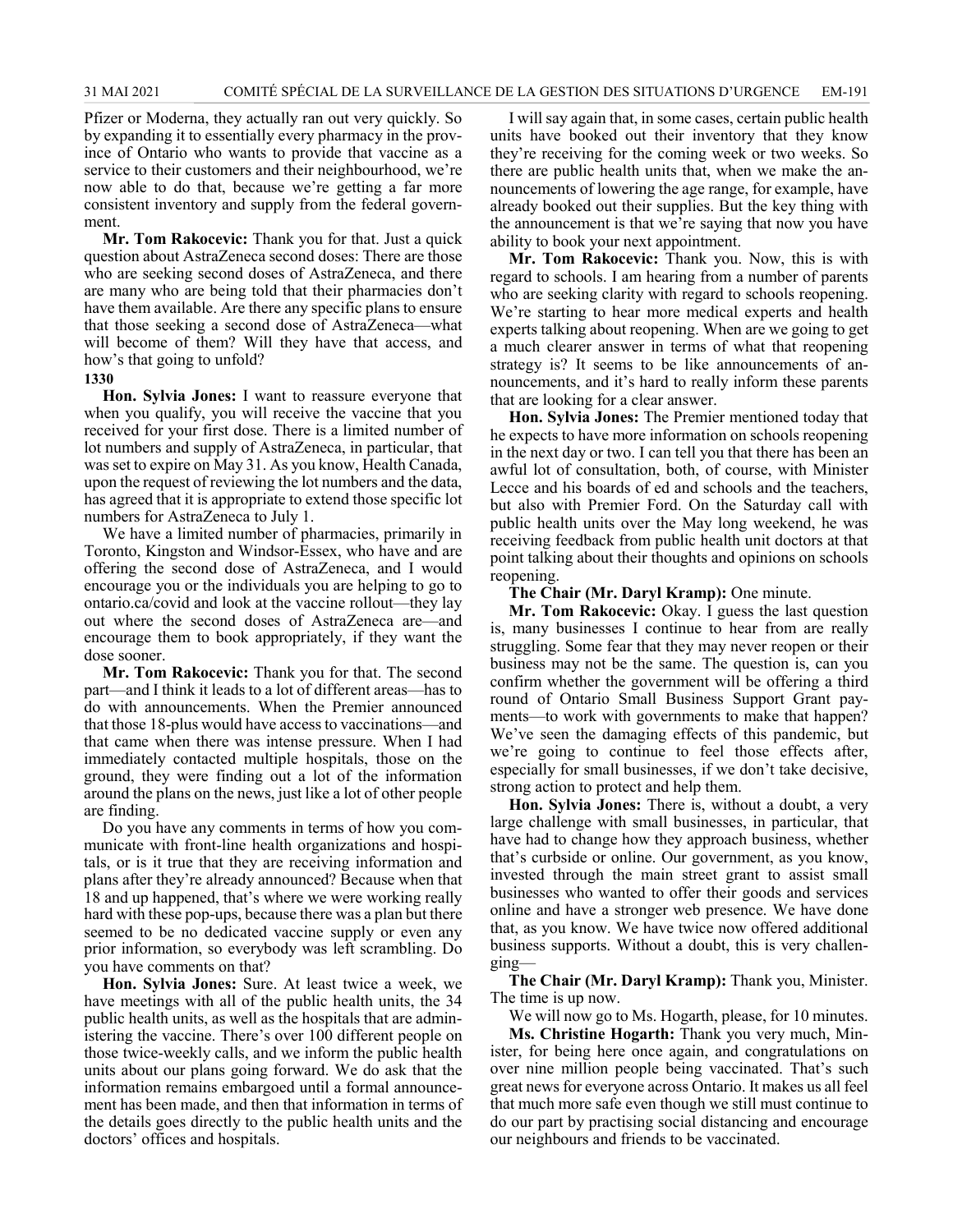On another note, we talked about the stay-at-home order. I understand it's set to expire in two days, June 2, so that also is great news for the people of Ontario. It means we're all doing our part, and many people are going to be finding this an exciting step in our fight against COVID-19. But given that the reopening plan isn't anticipated to kick off for another couple of weeks, some of my constituents over the weekend—I have received a lot of emails. They're a little bit confused of what happens in between. I'm wondering if you can provide some clarity around this in-between stage.

**Hon. Sylvia Jones:** Thank you. As you mentioned, the stay-at-home order will be lifted as of the first instance of June 2. What we need to continue to see and what the medical experts have asked us to very closely monitor is not just positivity rates, but also hospitalization, intensive care unit beds and, of course, our vaccination rates. Our vaccination rates have been incredibly positive. Even in terms of intensive care unit beds, we're now at a stage where we can assist Manitoba. We have 24 Manitoba citizens who are currently in Ontario hospital intensive care units. So the ability to turn the page, if you may, and offer assistance to our neighbouring jurisdictions is very positive.

The main difference that will occur on June 2 is the removal of the stay-at-home order. The other restrictions, which include continuing with curbside delivery in most non-essential businesses, and others will stay in place until we see that consistent lowering of all of the data that I referenced earlier. I hope that helps.

**Ms. Christine Hogarth:** It does. Thank you very, very much, Minister. It is important, again, that we continue to encourage people to be vaccinated so we can all have a wonderful summer.

I just want to talk a little bit about vaccinations. I know MPP Rakocevic touched on our expedited schedule for second doses. But last week, last Friday, we heard that there's going to be an expedited schedule for the second doses of the vaccine. With so many places people can go and even this morning, we had some people who are in their eighties, 83—Dorothy, I was chatting with her this morning. She was trying to book her second dose. People are really excited to get that.

So I'm just wondering: There are a lot of channels available to get the vaccine. People are a little overwhelmed because they're excited. They want to get that second dose so they can go see their loved ones soon. I was wondering, could you outline the process a little bit in detail for us just so we can share that information with our constituents, especially those who are over 80, who are ready to book those second doses today?

**Hon. Sylvia Jones:** Absolutely. First, we'll start with those individuals who booked through the Ontario portal, either through the call-in centre or online. They would have received their second dose date at the time of booking their first dose. Once they have reached 28 days and they're over 80, they can go back through that same model, so calling the call centre or going online, and they will have an opportunity to reschedule their second dose if they so choose.

I think it's really important to reaffirm that they don't have to. If they're comfortable and they are happy to wait because of their schedule, then that's perfectly okay. If they want to get it sooner, then they can book it through the online portal or the call-in centre. We forget how quickly the vaccine rollout has expanded, so some individuals who got that vaccine in January and February there were far fewer pathways, so there may not have been a local pharmacy that was in their neighbourhood that they could have gone to for convenience's sake. So if they want to get their second dose through their primary care physician or a local pharmacy, they can also do that. I would ask that they make sure that they cancel their second dose that's already booked in COVaxON, the online booking, just so that it's freed up for somebody else. **1340**

But there are a lot more opportunities and expansion of the number of places that you can get a vaccine now, and that's really the big difference between how it has changed from when I received my first dose in February/March and how I can receive my second dose now. I hope that helps.

**Ms. Christine Hogarth:** On behalf of my constituents, who are really thrilled—Mr. Keating, who emailed me, and Mrs. Lamb—I just want to say thank you for getting some of those AZ shots quicker than we could. I know it was just a small package of it and it was very limited, but I appreciate all your hard work. I know you've been working so hard to get this done for the people of Ontario, so thank you.

**Hon. Sylvia Jones:** Thank you.

**The Chair (Mr. Daryl Kramp):** Further questions from the government? There are four minutes left. Oh, Mr. Bailey. Questions, Mr. Bailey?

**Mr. Robert Bailey:** Thank you, Chair, and thank you, Minister, also, for everything you've done and for appearing here today; I think it's the 12th time, maybe? Anyway, it's great. The last time you were here—and I think one of the other members maybe touched on this, about the part where the government, through your ministry and the Ministry of Health, directed extra doses to the hot spots. After directing those doubled allotments to those hot spots, for I think it was a two-week period, how effective did you find the vaccinations in the cooling off of those hot spots? And do we have any information to date on how Peel, Durham and York are now doing with their vaccinations?

**Hon. Sylvia Jones:** Yes, it's a great question. The short answer is that the hot-spot-targeted approach has worked incredibly well. As you mentioned, Toronto, York and Peel were certainly the beneficiary of the majority, but there were actually 13 public health units across Ontario that received extra doses and were asked to focus in on those hot-spot neighbourhoods.

Specifically, to answer your question, in York region, they are now at 73.7% of their residents having received their first dose. In the city of Toronto, they are at 68.2% of residents who have received their first dose. Peel is also at 72.4%. As you know, we just achieved 65% provincewide, so the hot-spot vaccination process has worked really well.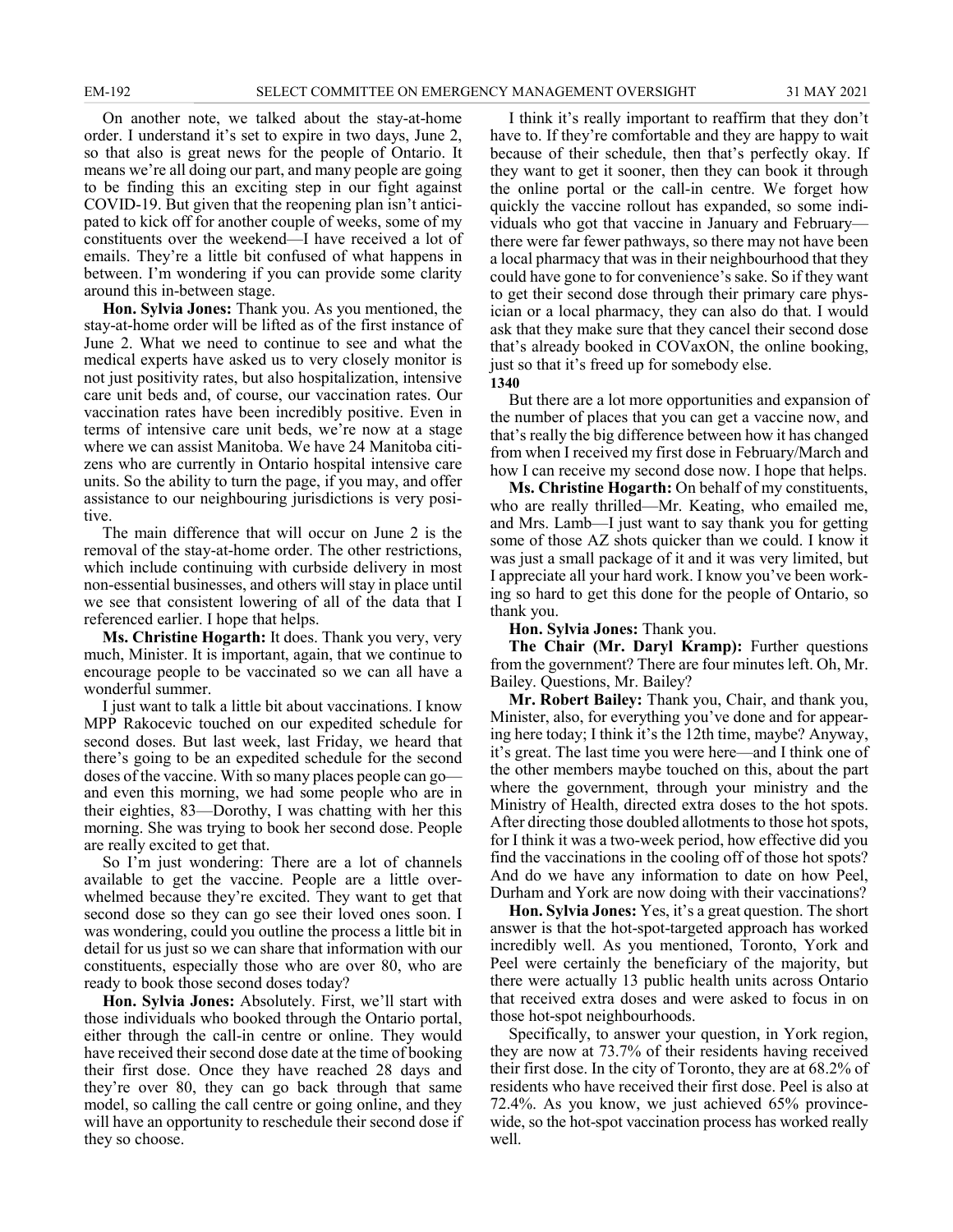Again, I will call out those public health units and those hospitals offering the vaccine for doing the work that made this successful on the ground. When the city of Toronto went to a single apartment building and asked people, if they wanted to receive the vaccine, to sit outside their apartment, it was a very effective manner to take the vaccine to where people are, to where they live. I'm sure that there are many other public health units who are doing that same kind of creativity, to make sure that the people most at risk, the people most in need, receive the vaccine first.

Thank you for your question.

**Mr. Robert Bailey:** Thank you. I don't know whether I have a couple of minutes maybe, or whatever, but I'll put the question out there and you can answer the best you can in the time remaining.

With the stay-at-home order expiring on Wednesday, I guess, there are still some orders as far as restricting travel into Ontario, and they still will stay in effect. Could you clarify what the thoughts were behind that, why one expired and yet the restrictions on travel into Ontario will continue?

**Hon. Sylvia Jones:** As you know, MPP Bailey, we do still have a travel ban of non-essential travel from Manitoba and Quebec. These are the two interprovincial boundaries that we can control. Unfortunately, we have no control over air travel, which is the purview of the federal government, and our land borders for international, so we continue to call on the federal government to limit the incoming travel, because we know that's how the variants are coming into Ontario and unfortunately increasing our positivity rates.

**The Chair (Mr. Daryl Kramp):** Thirty seconds left.

**Hon. Sylvia Jones:** I'll just finish off by saying that I've mentioned a number of times that we—the Minister of Health and I, along with Premier Ford—have written four different letters to the federal government asking for very specific limitations and restrictions, and so far they have chosen not to do anything about it. I think it's really unfortunate. We see how quickly the variants of concern end up transmitting. It impacts all of us, and it certainly impacts our hospital and ICU capacity and ability.

**The Chair (Mr. Daryl Kramp):** We will now go to the independent member, Mr. Fraser.

**Mr. John Fraser:** Thank you very much, Chair. It's nice to see you. It has been awhile since we've been in person, at least on my end.

Thank you very much for being here, Minister.

I do want to make a comment with regard to the vaccine rollout and the booking of second doses. I asked a question about this this morning in the Legislature. In Ottawa, they've paused vaccinations because as of 9 o'clock this morning, there were no appointments. At 8:15, there were no phone appointments. The experience across the province has consistently been uneven, and there are a lot of really frustrated people out there, so I just want you to know that—especially in my community, and I know they are in other communities. So it's not entirely clear to people. And if we're talking about people who got vaccinations in February and January, their appointments were

already booked 28 days later. So I don't think that analogy was particularly good. I would hope that the vaccine task force will figure out and the folks will figure out what the problem is with the online booking system in Ottawa, because people are really angry and frustrated and their families are angry and frustrated.

I want to ask a question that's more related to your portfolio. I know there's an outbreak at the Ottawa-Carleton Detention Centre. I don't know what the numbers are, but I think they're in the double digits. I know this is important to you because of the work that you do in the ministry. The vaccination rates are probably below 40%— I think you know this already—about 150 out of the 400 inmates at OCDC. They've got an outbreak right now. My question is, what is the ministry—I know Ottawa Public Health has helped, but what other steps is the ministry going to take to ensure that the vaccine hesitancy that we see in inmates is addressed, like we address it in the communities? There are issues around language, and there are issues around trust; you would know that. I don't know if the ministry has a plan, but if you do have one, it would be great to hear, to add what we're going to do now to get those vaccination rates up where we're not going to have a really bad situation on our hands.

**Hon. Sylvia Jones:** Yes, it's a really important issue, and I'm glad you've raised it.

There are a number of things that we have done in our correctional facilities. At the very beginning, pre-vaccinations, we were able to put in place a lot of safety measures that assisted within the institutions. As you know, congregate care has always been a concern for the ability for COVID-19 to transmit.

Specifically related to vaccine confidence issues, we have literally hundreds of different languages, both in terms of brochures, in terms of videos, talking to medical experts—to show people what the vaccine does and how it protects you. We've actually got a really nice partnership right now with the Criminal Lawyers' Association, where they are going into our institutions and talking to their clients about vaccine confidence and trying to share as much information as we possibly can for people to make an informed decision.

As you know, receiving the COVID-19 vaccine is and continues to be voluntary.

We will continue to offer as many supports and answer as many questions as we can. I can tell you that once we started offering the education pieces, whether it was through the medical staff in our corrections facilities or through partnerships with the Criminal Lawyers' Association, it has been a very successful model.

We've also, on the staff side, sent out a very short survey to ask, "Do you intend to get the vaccine, and if not, why not?" so that we start to understand where the confidence issues are and can—

**The Chair (Mr. Daryl Kramp):** One minute.

**Mr. John Fraser:** Okay, thank you very much for your answer.

The situation is particularly acute and serious in Ottawa, with an outbreak in Ottawa. I appreciate the things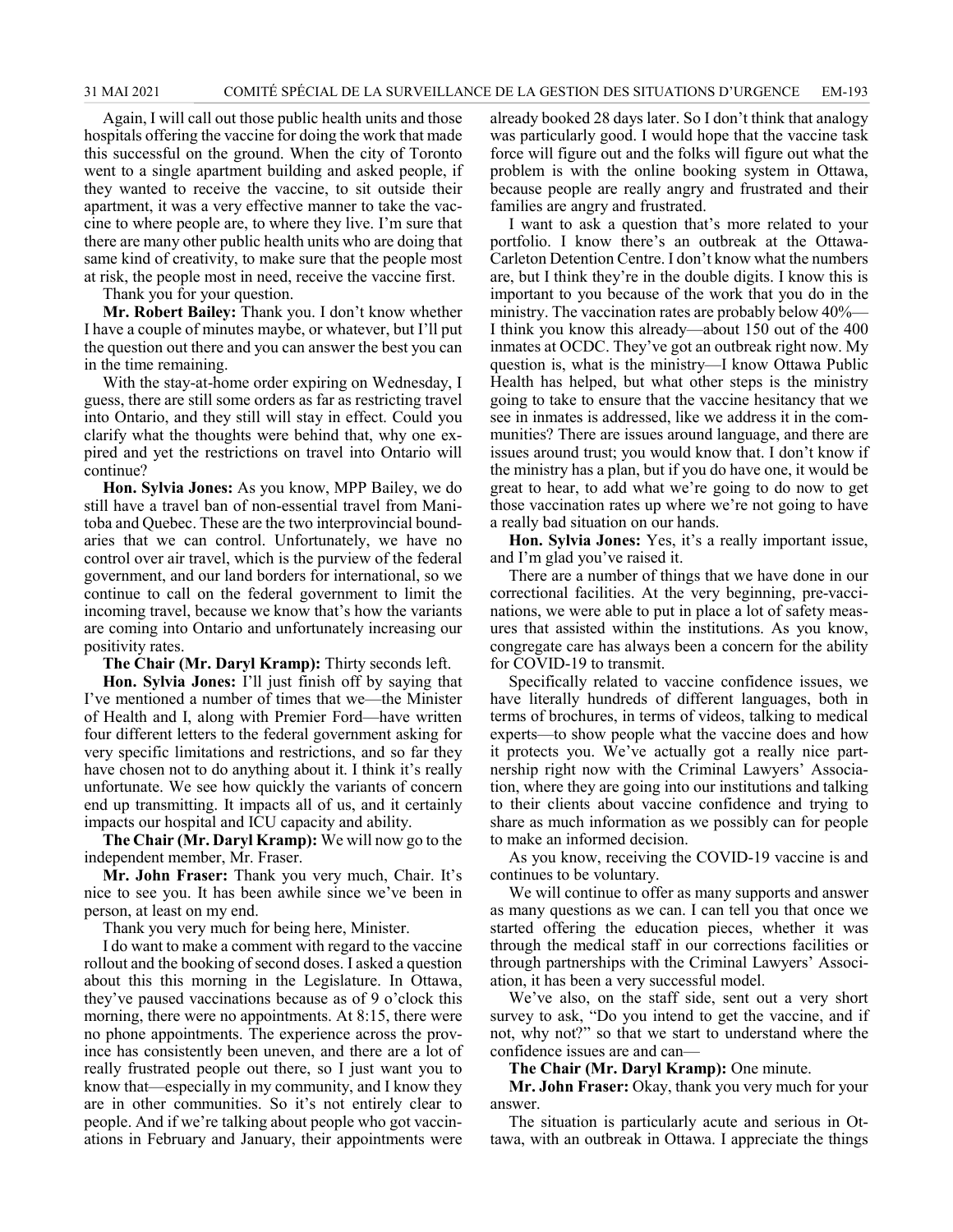that the ministry has done, but it's clear that there needs to be more done because if it doesn't get fixed soon, we could have, I think the minister would agree, a really catastrophic thing happen because of how full that institution is.

#### **1350**

There are other community leaders who I think should be engaged. I know that in OCDC, there are people from faith communities, Muslims and other faith communities, who go in there on a regular basis, and that we need to—I just would simply ask, and you don't need to answer, that you redouble every possible effort—

**The Chair (Mr. Daryl Kramp):** Thank you, Mr. Fraser. Your time is up now, but we certainly can hold your response on that, hopefully, for your next round of questioning. Thank you very kindly.

We will now go to 10 minutes for the official opposition again. Ms. Singh, please.

**Ms. Sara Singh:** Good morning, everyone. Thank you so much to the Solicitor General for being here again today to provide us updates. I think that I'm just going to pick up on a similar theme of questions that all of my colleagues have, as well, with respect to vaccinations in hot spot communities. Minister, as you highlight, we've reached a number of milestones with the increased allocations to hot spot communities like ours in the region of Peel, but I think that there are some concerns when we think of maintaining and sustaining that momentum with the increased vaccinations. I know I had a chance to visit a few of the pop-up clinics that have been arranged by community organizations and our region of Peel health partners, but there were several concerns with respect to why the increased allocations only happened for two weeks, even though the science table recommended that perhaps we do that for four. Can you help us understand, first, why that decision was made to not continue the increased allocations to hot spot communities?

**Hon. Sylvia Jones:** The plan was always to have the additional allocation for two weeks. As I highlighted with the percentages in the three main public health units that received the largest allocations, it has worked very successfully. All three of those regions—Peel, Toronto and York—are now above the provincial average. I would say that in Peel region in particular, the ability for the province of Ontario to support employee-based—direct to the employer and the employees—vaccination clinics has been a huge benefit to the region of Peel.

The ability for faith-based organizations who stepped forward and said, "We want to help you. We want to encourage our members and our neighbourhoods"—it has been a huge benefit. They happened because the province of Ontario made a conscious decision to ensure that hot spot areas that had these opportunities, whether they were community-based, faith-based or employer-based, could have sufficient supply.

We've continued to do that in Peel region, in particular. Of course, you would know that Amazon was one of the first. We've had many of them based in Peel, and we've been able to do that because we've offered vaccinations and vaccines from the province—including, I must say, Bruce Power. They came into Peel region and offered a vaccination clinic even though they don't have a presence, per se, in Peel region. They just saw it as being a good neighbour and offering that.

**Ms. Sara Singh:** Thank you so much, Minister. I agree with you wholeheartedly that many of our community partners stepped up. Folks in the business community stepped up to fill in some of the gaps that, unfortunately, were maybe created by the government's lack of a strategy. But, again, it's wonderful that those groups were able to help resource and ensure that people in our community had access: opening up their spaces, using their own resources and time to deliver those vaccines to our community.

But I think the concern still remains that the science table recommended a minimum of four weeks for those increased allocations so that those community partners could continue the great work that they had started. I think the concern for a lot of us is that that work is going to be limited now because those increased allocations are not continuing. That was really the crux of my question, to understand what the decision-making process was. When the science table recommended four weeks, why is the government only doing this for two weeks? We're sort of stalling the momentum that's been gained. Can you perhaps elaborate a little bit about that?

**Hon. Sylvia Jones:** I appreciate that the member is very keen on advocating for Peel region, but I must remind you that there are currently three public health units in Ontario that are still in the 50% range. Having Peel region achieve the 72% is excellent news, but we also have to understand and appreciate that there are other public health units that have yet to achieve the provincial average of 65%.

The good news in this pathway is that we've seen an increase in supply in Pfizer and a very consistent supply arriving once a week. We now have, as of Saturday, heard some wonderful news about Moderna and how much we're going to be receiving in the month of June. The supplies that are happening across the province, the ability to expand those various pathways has allowed us to do things like—as an example, 27,000 pharmacies all across Ontario will now have the ability to offer vaccines in their neighbourhoods and communities. We will continue to do that as the supplies continue. As I said, when businesses, when community groups, when organizations come forward with a proposal or a plan that shows they can vaccinate people sooner and have that competency issue removed, we will continue to support them at a provincial level.

**Ms. Sara Singh:** Thank you very much, Minister. I think it is important to note that as a member in Brampton, living and working in a hot spot community, one with some of the highest positivity rates in Canada, I think it is my job to advocate for my community to receive its fair share. I think that there are still concerns. And that's what I'm doing here, is raising those concerns with you as the Solicitor General, to gain an understanding, because those community partners are worried that our community is not going to be prioritized. We've seen a pretty slow and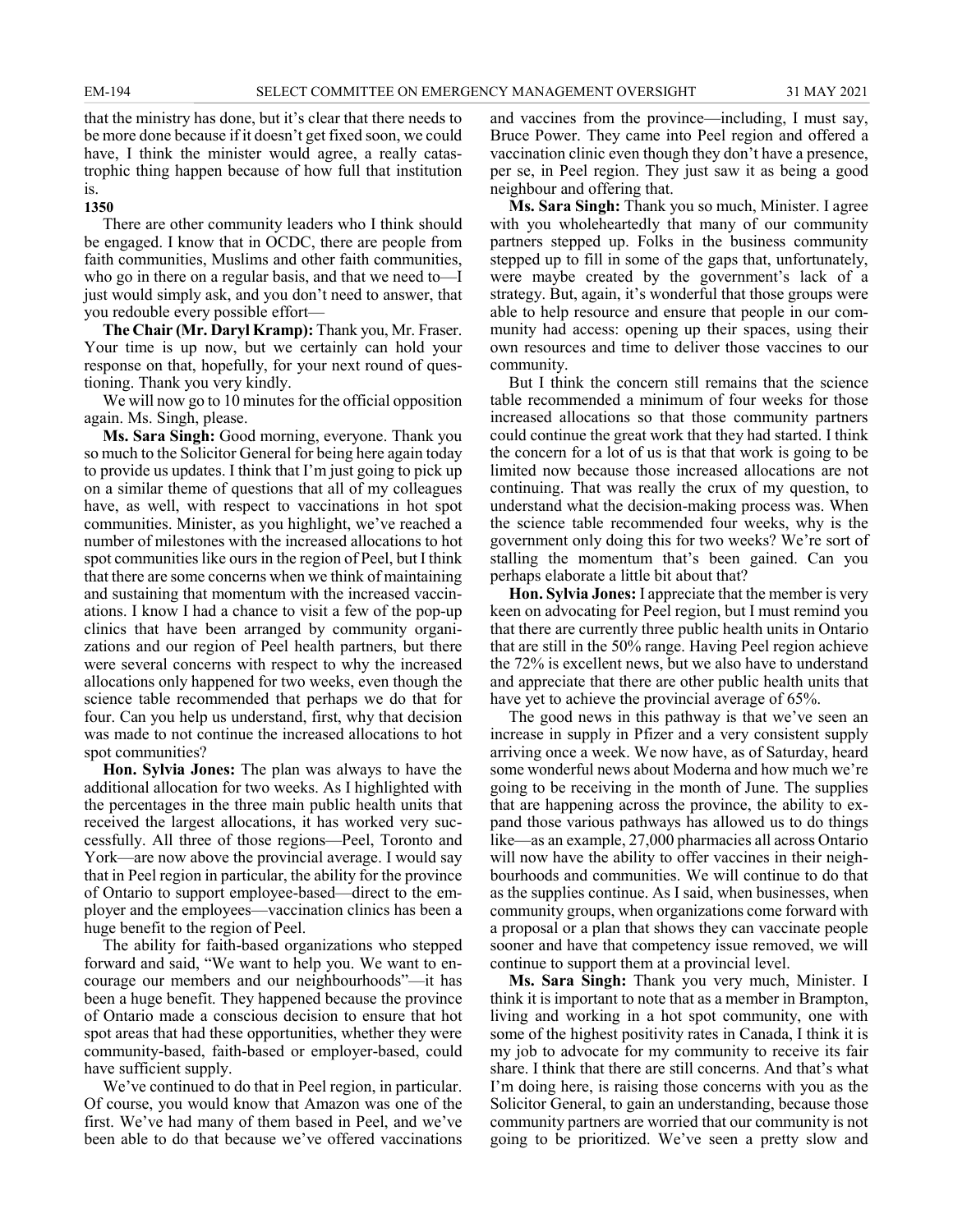sloppy rollout from the start of this pandemic with respect to the vaccines, and they're very concerned that that may be the case when we now consider getting folks in our community their second dose.

I think at the heart of this is maintaining that increased allocation. While not trying to pit one region against another, I think it's important to understand the data that very clearly indicates that Peel is a hot spot community. We have some of the highest positivity rates; therefore, we should have, in tandem, a higher allocation of vaccines coming into our community to ensure that people are protected.

Perhaps you can chat a little bit about some of the folks who weren't able to receive their vaccine as of yet. I think it also highlights that perhaps there is a bit of a lack of planning on behalf of the government as well, because there are many homebound seniors not connected to a long-term-care facility, not able to leave their homes, frankly, to get out and get a vaccine. Many public health units across the province are really struggling with ensuring that that vulnerable population is protected. Can you help us understand what resources and supports have been provided to local health units to help them reach out to these communities? And what is the government doing as well to reach out to vulnerable people who may not even have access to the technology needed to book an appointment or get a second dose?

**Hon. Sylvia Jones:** In our twice-weekly calls with the public health units and the hospitals that are offering the vaccines, we talk about those issues and share best practices. Again, I will highlight what the city of Toronto did: going to a specific apartment that they knew was in a highrisk neighbourhood and informing people so that they knew that all they had to do was basically put a chair outside their apartment and the vaccine, through an airport model, would come through to them. We've shared those best practices. We've worked a lot, very closely with Dr. Loh, to make sure that—the region of Peel has seen how public health units need to offer different pathways.

While it's very fast to do and offer mass vaccination clinics, to your point, homebound individuals do not find that convenient. Individuals who have a developmental disability or a disability may not be comfortable going to a mass vaccination clinic. So we have to be flexible in how we approach these issues, and that is exactly why we have worked with primary care practitioners, with pharmacies in neighbourhoods, with the region of Peel and Peel Public Health, to make sure that they don't just offer one type of vaccination program.

## **1400**

#### **The Chair (Mr. Daryl Kramp):** One minute.

**Hon. Sylvia Jones:** It's really important because, as you've highlighted, not everyone is comfortable with the same model, and we're going to continue to do that. We will continue to work with Dr. Loh and the region of Peel because we know how important it is to reach all vulnerable citizens and all people who want to get the vaccine.

**Ms. Sara Singh:** If I can just pick up on that with the one minute that's left, I'm curious, Solicitor General, what additional resources were provided to Peel Public Health to help deliver this? I mean, sharing best practices is one thing, but actually helping them with the additional resources they need to get to those seniors is also a big part of this equation. Could you help us understand what additional resources were provided to help them reach these vulnerable populations?

**Hon. Sylvia Jones:** Absolutely. Every time we expanded the age group or the qualifications of who could receive a vaccine, we also asked public health units, "If you need some additional assistance through the province of Ontario, please let us know." We have done that regularly and often—

**The Chair (Mr. Daryl Kramp):** Thank you, Minister. We're all out of time again.

We will now go to the government side for 10 minutes. Yes, Ms. Triantafilopoulos.

**Ms. Effie J. Triantafilopoulos:** Thank you again, Solicitor General, for being with us today. Here's a question that I have and I'd really appreciate your response. In other countries around the world, including the United Kingdom, there has been some resurgence of the B1617 variant of COVID-19. We've also learned from the federal COVID-19 Testing and Screening Expert Advisory Panel that previous border measures were insufficient to prevent the importation of the B117 variant of concern, which we now know is the dominant strain in Ontario and British Columbia.

Could you tell us, Minister, and outline what kind of work is being done to address this issue proactively, and perhaps you could speak to what impact it could have on our own reopening plans in the province?

**Hon. Sylvia Jones:** Thank you. I'm actually very concerned about having new variants come into Ontario and how that will impact our reopening plan. I just read an article this morning out of the UK that talked about their concern that they, in fact, might have to delay their June 21 opening because of the increasing amount of variants that are spreading. It speaks to exactly and precisely why Minister Elliott and I have worked so aggressively and spoken so many times with Premier Ford, urging, begging, imploring the federal government to do more.

One of the things that the federal task force discovered was the inconsistency in approach that was happening, whether you arrived in Canada and Ontario through a land border, a water border or through air flight. We need to acknowledge that instead of just stopping everything and allowing all visitors to come in to better protect Ontario citizens and communities to tighten it up, even if it's only for a short period of time. We really do need to get a handle on the variants to allow us to go through the gradual reopening plan that we have laid out.

**Ms. Effie J. Triantafilopoulos:** Thank you, Minister, and you're quite right. The issue of Canada's borders has been in the public consciousness for some time now. The COVID virus did not originate in Canada, nor have any of the variants of concern. They came here from across our borders, yet the federal Liberal government continues to maintain the issue is community spread and not international travel.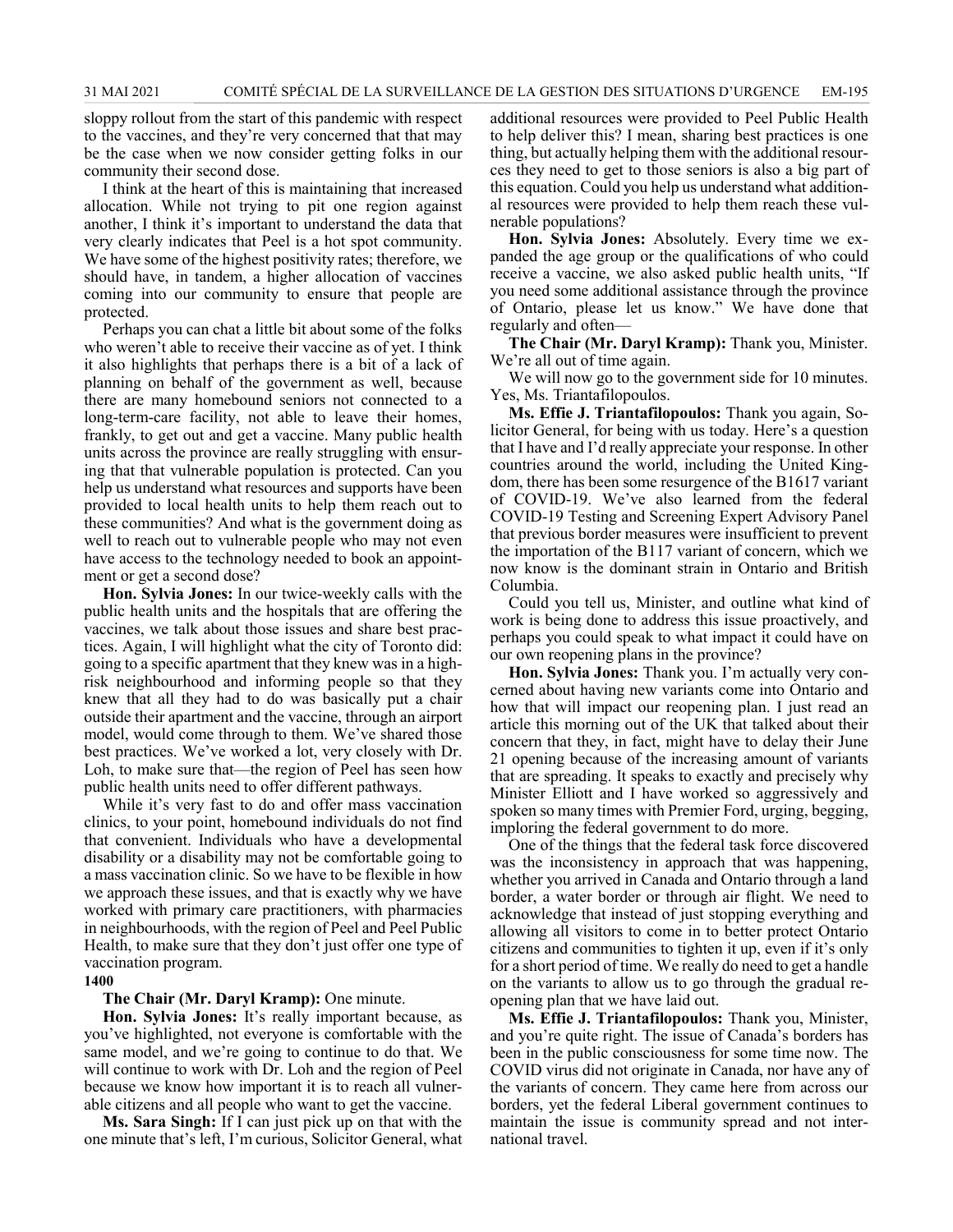The federal COVID-19 Testing and Screening Expert Advisory Panel pointed out that there is not enough information to understand how many chains of transmission were initiated by these travellers and what contribution travel makes to the overall burden of disease in Canada at this time. With this Ottawa panel recently considering whether to loosen the existing restrictions on the border, could you share your thoughts about the potential setback this could have on the reopening plan?

**Hon. Sylvia Jones:** Thank you for that. At the beginning of this select committee meeting, I reinforced what our plan was from the very beginning, and that was prevent mortality, prevent serious illness and prevent transmission. We know so much more about how COVID-19 spreads in our communities. We now understand that some of these variants of concern that have been discovered in other countries, including the UK, the Brazilian and the Indian, have come, actually, at a higher transmission rate than the original COVID, if you will. We do need to have a federal partner willing to acknowledge that the only way we can safely reopen and get out of the lockdowns as a result of the COVID-19 pandemic is to make sure we limit the transmission, and the strongest way we can do that right now is to ensure that our borders are secure. We've done that. We've made the commitment as a province and we have limited mobility—of non-essential travel from Quebec and from Manitoba. It's very challenging. These are our neighbours. These are our friends. We want them to come in. But we have to wait until it is safe and make sure that we're protecting our communities and our hospitalization and our ICU beds, because it wasn't that many weeks ago that they were literally in double digits and we were really putting ourselves at risk, particularly in our hospital capacity.

**The Chair (Mr. Daryl Kramp):** Mr. Bouma, please. Oh, before Mr. Bouma—just one second—we will welcome Mr. Vanthof.

Mr. Vanthof, I'm assuming you are here in the province of Ontario, sir?

**Mr. John Vanthof:** Yes, sir. I am at Queen's Park.

**The Chair (Mr. Daryl Kramp):** Thank you very kindly.

Go ahead now, Mr. Bouma.

**Mr. Will Bouma:** Thank you, Chair. How much time do we have?

**The Chair (Mr. Daryl Kramp):** You have four minutes and 47 seconds.

**Mr. Will Bouma:** That's a perfect amount of time. Thank you very much, sir.

Minister, thank you so much for joining us today. If I could just take a second to express the gratitude of the police services, the fire services and the paramedic services of Ontario for the incredible job that your ministry has helped coordinate with the rollout of vaccines—I know you know some of the hiccups we've experienced through that. But the ability for your ministry to turn on a dime and get some of these things taken care of really means a lot to me personally, as a volunteer firefighter, and to my colleagues. I wanted to express the gratitude that I've heard from police officers on the ground, too, on the great work we've been doing on that.

I wanted to turn for a second, because of the stress that we've placed on immunizing our most vulnerable populations, to the success of Operation Remote Immunity, a mission to ensure that those in remote and fly-in communities receive the vaccine. That was an important milestone in the early vaccine campaign in Ontario.

In a recent government release, Operation Remote Immunity 2.0 was mentioned. I was wondering if you would be able to provide more details to the committee of what that will look like and what it's trying to accomplish.

**Hon. Sylvia Jones:** Very early on in January, the decision was made that we wanted to protect communities that were most at risk, and those were remote and fly-in. As you would know only too well, these are often communities that are at risk because of flooding in the spring, so if that were to happen, we wanted to make sure that they had the vaccine as soon as possible. We made a very conscious decision to set aside a small amount of vaccine, and through the excellent work of Dr. Homer Tien and the Ornge teams, we were able to do that.

Operation Remote Immunity 2.0 is basically to redo that successful model and offer the Pfizer vaccine to 12 to-17-year-old adolescents as well as to any individuals in those communities who, for any number of reasons perhaps because of vaccine hesitancy or perhaps because they were elsewhere at the time of the first offering—to do that again.

It really was a shining, gold-star example at a time in our vaccine rollout when we had a very, very limited supply and we were very consciously offering it, again, to our seniors living in congregate care and our health care providers—a real success. Again, I can't say enough for the paramedics and all of the Ornge air ambulance staff who really led that, going in with community leaders, making sure that people had as much information as possible.

And I have to tell you that there are communities that were part of Operation Remote Immunity that had almost 100% uptake in receiving the vaccine.

So it truly was an excellent partnership between community leadership and Ornge ambulance staff.

**Mr. Will Bouma:** That confirms some of the information that I've had from consultations I've been doing with some areas in the north about the incredible working relationship between, like you said, the front-line medical response there and the communities up there, and the trust that they have for each other. I really appreciate that. **1410**

Shifting gears just a tiny little bit, though, if we have a little bit of time left: The northwest region of the province has been one of the lowest positive case counts in the entire province. I was wondering if you could just talk a little bit more in the few minutes that we have here left over about why it's so important to have border restrictions in place while Manitoba is struggling with increased cases.

**The Chair (Mr. Daryl Kramp):** One minute.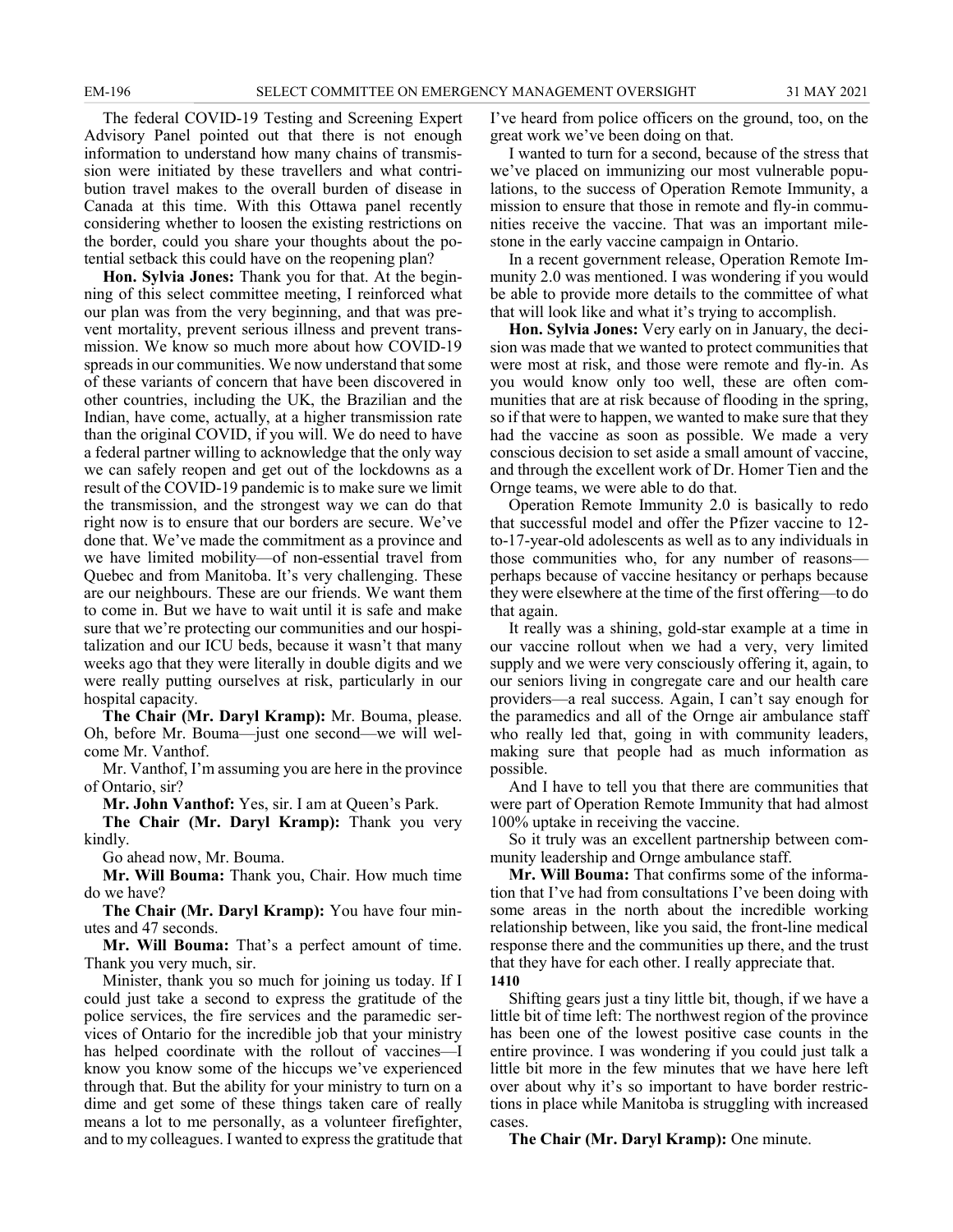**Hon. Sylvia Jones:** It's a really good point, and it is an example of—in smaller, more northern communities, when there is an outbreak, it impacts them very quickly. That is one of the reasons, frankly, Minister Rickford and others have been advocating to shutter the border for a short period of time. And now, as we see the rising rates that are happening in Manitoba, it has really reinforced how important it is to ensure that our borders are protected.

Having said that, I also have to highlight that because we have some intensive care capacity, we are actually assisting 24 Manitoba citizens right now, who are using ICU beds in Ontario hospitals, so we're able to help our neighbours when they need help, too.

**The Chair (Mr. Daryl Kramp):** Thank you, Minister. Thank you, as well, Mr. Bouma.

We will now go back to the independent member for five minutes. Please, Mr. Fraser, continue.

**Mr. John Fraser**: Thanks again for being here, Minister. I was listening to your response on variants of concern, and I have to say, I respectfully disagree with you. I think the most important thing that could have happened in this situation was that the Premier took the advice of Dr. Steini Brown in February, which was: It's not if, but when. If you want to prevent transmission, then what you have to do is take these public health measures. The Premier didn't take that advice from the science table—very sound, clear advice—and we find ourselves where we are now.

But what I really want to talk to you about is the task force. We passed a motion in this Legislature in December that talked about openness and transparency in the vaccine rollout and regular reporting. It was passed unanimously. That hasn't happened. We've had one briefing from the ministry from Dr. Huyer, which was a good briefing, but that was two months ago—actually, about three and a half months ago. And April 12, the Minister of Health committed to another briefing from the vaccine task force, which hasn't happened. We're getting close to June 12, so that's two months. So I would ask respectfully, to the minister, that the opposition get that briefing. I think it's important. I outlined some of the concerns that we had just today. But we've got a command table, so I just ask that the minister make that briefing happen, to talk to her colleagues.

But we have a task force for vaccines. We have a command table. But for our schools, we don't have that. It's really hard to understand that the most important thing that we can do for kids and their families and the most important thing we can do for families didn't have a body that was providing advice, composed of public health experts, doctors, pediatricians, educators, families. It all culminates in the last couple of weeks, where the Premier doesn't actually mention about schools in the reopening plan, and then the next Thursday asks for consensus by delivering an ultimatum to respond by 5 o'clock on Friday afternoon, which is incongruous with consensus. Ultimatums and consensus don't go together.

Right now, families are really trying to figure out what's going on. The last few times, they've got a couple of days' notice—sometimes one day's notice—and sometimes things have changed within a day: "We're going to

be open. We're going to be closed. No, we're going to be open." It's really unfair to families.

Can the minister tell us whether we're actually going to create a task force for schools, one that includes all the relevant people so that we can actually build a consensus and get some advice? I'm really baffled and confused as to how the Premier could not be talking to educators for the last year and a half. It presents itself in what we've seen happen: short notice, different communications and flipflops.

I'll just put that out to the minister. Sorry for the long entry into that, but I only have five minutes; I've got a lot to get in.

**The Chair (Mr. Daryl Kramp):** You have a minute left.

**Mr. John Fraser:** There you go.

**Hon. Sylvia Jones:** Understood. I'll try to answer the question in a shorter time than you placed the question.

**Mr. John Fraser:** That's fair.

**Hon. Sylvia Jones:** The Minister of Education has been in ongoing conversations with boards of ed, with teachers' federations, with parents, with public health docs, with children, with pediatricians and with individuals who work in the field of mental health. I don't think there is any question that we have a very strong and actively engaged Minister of Ed to get all of this information together.

In terms of the Premier asking for feedback and looking for information, I can tell you, on the long weekend, when we met with the 34 public health units, docs and the hospital CEOs who are administering the vaccines, there was an active and important engagement about where they felt the school reopening piece should be. There is—

**The Chair (Mr. Daryl Kramp):** Thank you very much, Minister. We will now go to the official opposition for 10 minutes. Mr. Vanthof, please.

**Mr. John Vanthof:** Good afternoon, Minister, and thank you for taking the time to field our questions.

Just as a bit of a background—so I'm going to go locally. In my part of the world, in my riding, I have four different health units. Some of them have very low numbers the Timiskaming Health Unit, very low numbers. Right next door at the Porcupine Health Unit, it's not quite the same. They are both right next to the border and a lot of their conditions are the same, so I'm not sure I 100% buy the border argument.

I would like to give a shout-out to all four of the health units that I have dealt with. They've all identified regions and specific areas. For one, the Timiskaming Health Unit identified—near and dear to my heart—agriculture as a vector and made sure that agriculture workers were vaccinated as quickly as possible. They identified that because they are in an agriculture region, and there was an outbreak at a dealership and at a large farm and they quashed it. I would like to commend them. I think all health units here, as you are—we're all trying to do what we can to stop COVID.

I've been approached by a few people. In your dual role as Solicitor General, one of the areas that is of concern in the Porcupine Health Unit is the Monteith correctional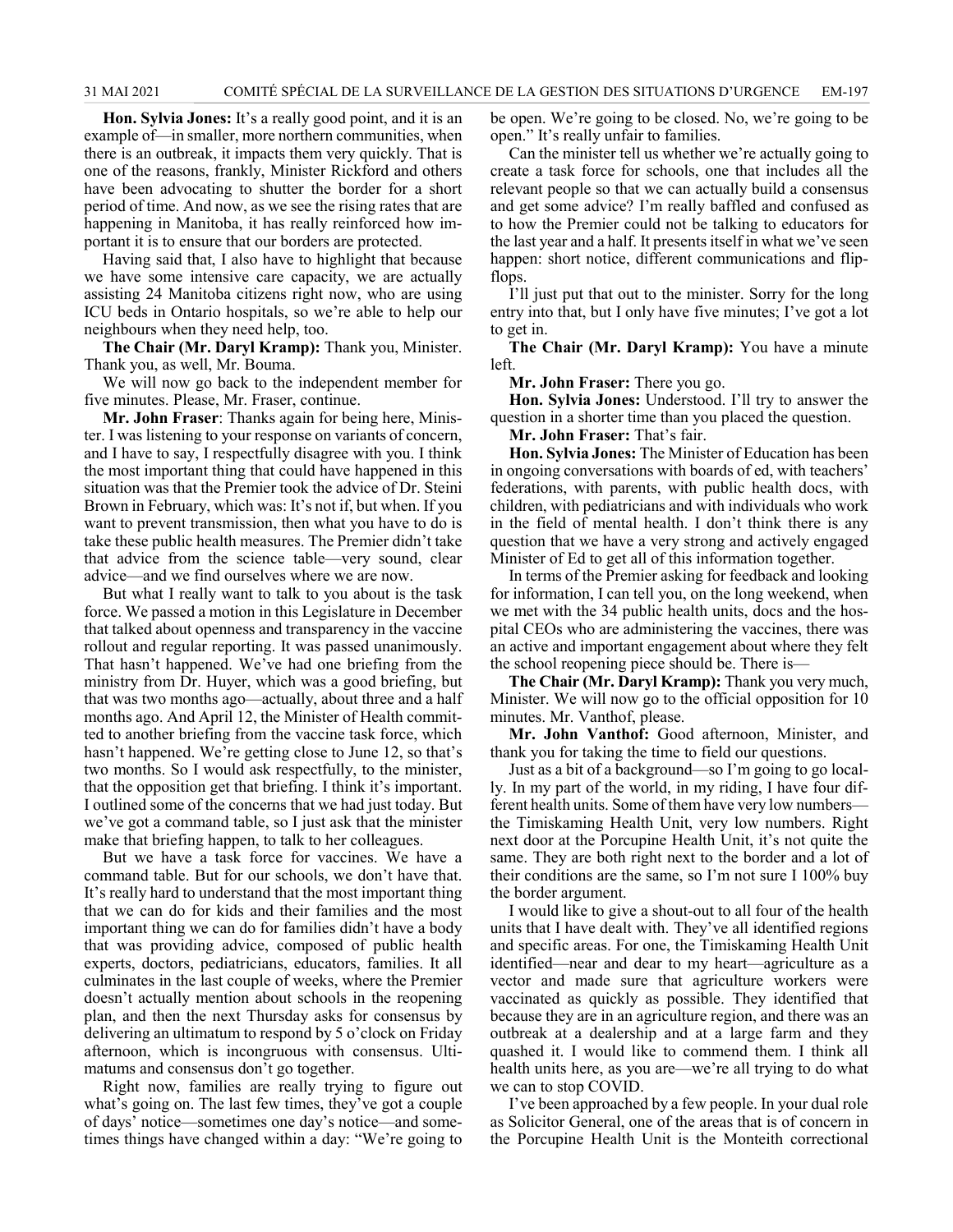centre and the number of cases in the Monteith correctional centre, and whether or not those cases are impacting the overall community, because it seems they are very high. Hopefully, you have the numbers; I don't have them. I would first like your comments on the numbers there and then I'll have another question.

**Hon. Sylvia Jones:** Specifically related to the corrections facilities, we do not ask that staff disclose whether they have received the vaccination. We have offered, in all of our institutions, the ability to receive the vaccine, both for staff and individuals in the institution. That work is ongoing.

I'm actually really excited that we now have a pathway forward so that our corrections health staff will be able to offer incoming inmates the ability to receive a vaccine if they haven't.

If I may, Chair, I'd like to particularly call out the Porcupine Health Unit. On May 25, they had already vaccinated 27% of their 12-to-17-year-olds. It speaks to how local leaders and local public health units can focus on the areas that they believe are at greatest risk, and they've done that exceptionally well. As I said, Porcupine, along with the city of Toronto, was leading the province on May 25, so kudos to one of your public health units on that.

We're going to be able to continue to do that, to make sure that local public health units have the ability to find the hot spots, find the outbreaks quickly, and be able to offer the vaccine as soon as reasonably possible. I don't need to tell you that in some public health units where the communities are more spread out and often in smaller amounts, it is very challenging. But they have done an exceptional job. Both of the public health units you referenced are above the provincial average of over 65% of their population receiving the vaccine.

#### **1420**

**Mr. John Vanthof:** Regarding correctional facilities, at one point, I believe, you announced that there was going to be a pilot program of rapid tests in correctional facilities. Is that pilot project in operation now? And do all correctional facilities have access to rapid tests, or what percentage? Could you elaborate on that, please?

**Hon. Sylvia Jones:** Off the top of my head, I could not answer whether all 25 have, but I'm happy to follow up specifically related to Monteith or any other facility that you are interested in. But I'm sorry; I don't have the numbers right off the top of my head. I know that we were one of the first ministries to say we would like to offer again, voluntary—this to our staff, because we understand that transmission continues to be a problem in our communities.

**Mr. John Vanthof:** I would appreciate that very much, the answer. And I fully understand that you can't have everything at the tip of your fingertips. I fully understand that. But it is a concern in the area that clients of the institution, once there is transmission within the client population—when they are released, there is a potential that that goes into the community. How is the quarantine? How do we know that these people do self-isolate? I know the health unit is working very hard on this, but do they have help with this from the ministry? Because this is an issue.

**Hon. Sylvia Jones:** There are a couple of pieces to unpack there. I just want to reinforce that both testing and wanting or asking to receive the vaccine both continue to be voluntary.

In terms of individuals who have been released from the institutions, there does have to be a safety plan per se, but again, these individuals who are leaving the institutions are now free, and they have the ability to choose where they go. We often provide, and regularly, the transportation to perhaps their home community or a different community where they have a safe place to live, but at the end of the day, they are individuals who are free and may go where they want in the province of Ontario.

**Mr. John Vanthof:** I appreciate that. Before COVID— I think this is still happening—we had cases where people were released and, quite frankly, especially people from the coast, had no place to go. That is a travesty in itself, but now, with COVID, it's an even bigger travesty, because you are free to go, but when you are miles and miles and miles from home, where do you go? For the greater community, that's an issue.

**Hon. Sylvia Jones:** We work with the municipalities, as well as the host communities, to make sure that there is a safe place for that individual to be living. We do have exit plans, safety plans, but again, they are voluntary. We have to appreciate and understand that some individuals, for any number of reasons, may not wish to disclose where they want to be living or where they are going.

**Mr. John Vanthof:** Thank you for that answer.

It has been expressed to us, specifically to Monteith, that further actions could be taken to limit spread between the inmate population and the staff there. Do you believe that further action could be taken, for instance more Plexiglas guards and, perhaps, better ventilation?

**Hon. Sylvia Jones:** As you know, each institution is unique because they were not all made the same and they, frankly, have very different lifespans. We have some that are over 100 years old.

We have done an awful lot of modifications with, frankly, a lot of consultation with corrections officers and staff working in the institutions, because they understand what is doable and what is practical. We've done the same thing with our probation and parole offices—the ability to, for example, in probation and parole, provide laptops and cellphones so that people could check in remotely, so that they were not having to be forced onto public transit or challenged when they had to check in with a probation or parole officer. We've been able to do a lot of that. We have offered, obviously, PPE, temperature checks. All of that happened very quickly last year.

The more we learn and the more we know about how COVID-19 spreads—that's now where our focus is, on additional testing, offering it, and of course the regular and ongoing ability to inform people so that they can make an informed decision on whether, in fact, they want to receive the vaccine.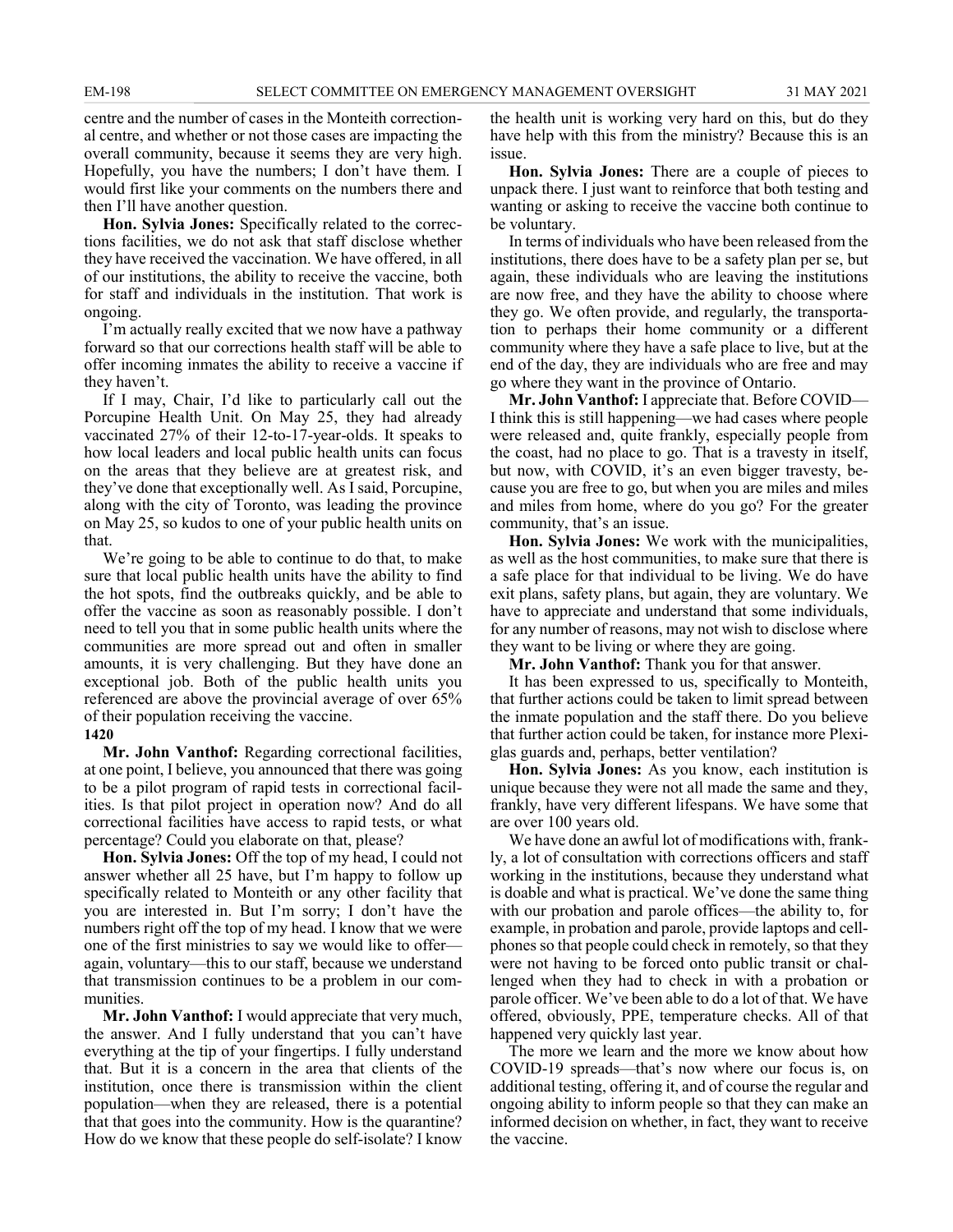We'll continue to do that work. I just finished, actually, two weeks of round-table feedback from both corrections officers, probation and parole, and individuals working in the community. We want to continue to—

**The Chair (Mr. Daryl Kramp):** Thank you, Minister. We'll now go to the government for 10 minutes, please. Mr. Oosterhoff.

**Mr. Sam Oosterhoff:** My thanks to the minister for being here.

Many constituents that I have are reaching out and asking about some of the United States—that we see things opening up a bit more. They point to Alberta or BC—the plans that are calling for a faster return to normalcy than our reopening road map—and ask why this isn't the case here in Ontario.

Could you talk a little bit about why our plan is slower to open up, given the speed of the vaccine rollout, and explain some of the reasoning behind that?

**Hon. Sylvia Jones:** It really is a careful approach to make sure that the variants can stay under control. As you know, it isn't just about the positivity rates; it's about the hospitalization rates, the use of the ICU capacity. You will recall that in April we had to stop regularly scheduled surgeries because our intensive care unit beds were basically going to be overwhelmed. So there are a number of factors that have been embedded and incorporated into our safe reopening act.

I think it is prudent that we monitor and continue to monitor how other jurisdictions are doing it and how well they're doing it. As I mentioned, I just read an article this morning—in the UK, because of the variants, they are now concerned that they will not be able to expand into their next stage of reopening on June 21.

If there is one thing that I have heard consistently from business leaders and from political leaders, it's "Please stop the opening and closing, opening and closing." So let's do it right. Let's do it slowly and measured and make sure that we're at a place where we have sufficient hospital capacity to resume surgeries, which we have now—that the non-emergent surgeries has now been able to be lifted and hospitals are now resuming those critically important surgeries. We want to make sure that we do it in a measured way. We'll continue to carefully monitor the numbers.

I have to say, today's numbers were very positive, but we need to see a trend to make sure that that is not just a blip and we're actually on the other side of continuing to see decreased numbers of positivities and hospitalizations.

I hope that helps.

**Mr. Sam Oosterhoff:** Thank you. This morning, the Legislature approved an extension to the ROA, the reopening Ontario act, until December of this year, and I know some people are confused about what that actually means in practice. I know some people I had reach out to thought that that meant all the orders were for sure staying in place all the way till December.

Could you explain a little bit about what the authority under that act does and what that extension is via the difference between orders and the act under which the orders are made?

#### **1430**

**Hon. Sylvia Jones:** It's a really good point, and I'm glad you've given me an opportunity to try to explain it as best I can. The reopening Ontario act allows us to put some protections in place and amend them, so as we see the numbers go down, we can loosen some of those restrictions.

But I think it's really important for people to understand—and I highlighted this in my opening comments that the orders that we have existing in the reopening Ontario act are really at the request of municipalities, of long-term-care homes, of hospitals, who say, "We need to make sure that when we see staffing challenges, when we see outbreaks, we can act quickly." That's what the remaining orders are.

I fully anticipate that we will be able to continue to decrease the number of orders that we have in place, and ultimately, then, of course, we will not need the reopening Ontario act.

**Mr. Sam Oosterhoff:** Thank you. I'm not sure if MPP Park had a question.

**The Chair (Mr. Daryl Kramp):** Yes, I believe MPP Park has a question.

**Ms. Lindsey Park:** I'll build on what MPP Oosterhoff was asking about with just some of the technicalities around emergency powers and how they work. I think that's what's been confusing when you see a sudden headline about the vote in the Legislature that's happening today. I know I've had constituents who have been reaching out and asking what this vote today means: "Does this mean the state of emergency is continuing all the way to December?" I've had to say, "No, that's not what this is," and explain the reason why we put the reopening Ontario act in place.

Maybe you can just clarify, Minister, as of today's plan—we all know things can change, but as of today, June 2, the stay-at-home order is scheduled to expire, and then there would be a gap in time to June 14, when the next stage of our reopening plan, that three-step reopening plan, would commence. Can you explain what day the state of emergency would expire, and what the restrictions would be in that in-between period? I know you explained it earlier, but I just wanted further clarification.

**Hon. Sylvia Jones:** I'm happy to. As I mentioned, at the start of day on June 2, the stay-at-home order will be lifted. It will expire, and we will not be extending it.

You mentioned June 14 as the first step in our reopening plan. I would actually encourage people to monitor the number of individuals who have been vaccinated, the percentages, monitor the hospitalization rate, the positivity rate and what they call the R factor, which is how quickly COVID can spread in our community. Those are a number of the triggers that we and the medical experts are regularly monitoring to see whether we are at a stage in capacity to allow us to slowly and gradually reopen. From my feedback, people appreciate the fact that they can now see, in a very clear document, what is allowed and what isn't and when.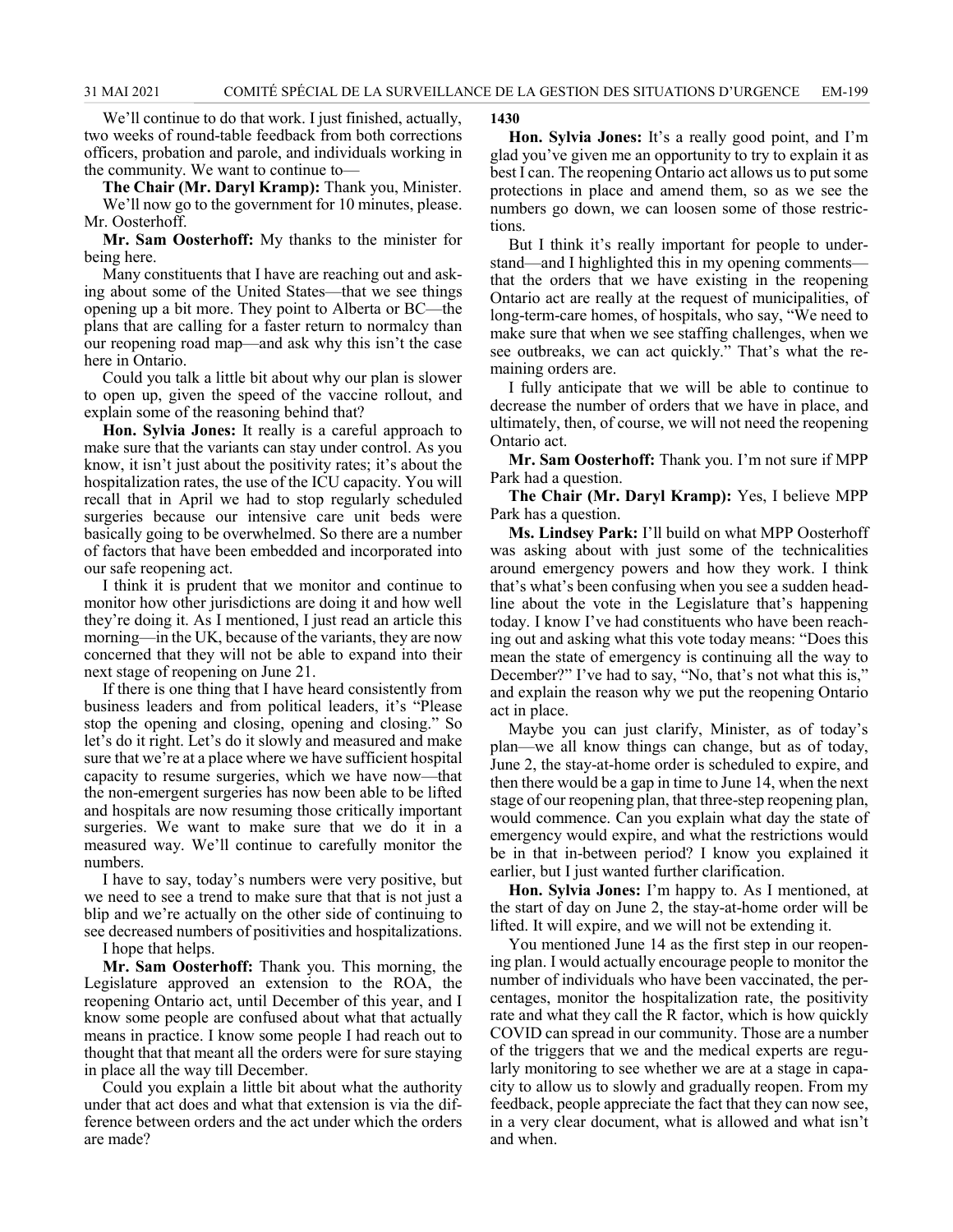I would focus less on the dates and more on: What do we have to see in terms of vaccination percentages? What do we have to see in terms of ICU and R, or transmission rates? Because those will be the trigger that ends up being whether we can move to more safely open and gradually reopen. We'll continue to monitor that because, as you know, it changes very quickly, and we really have to be able to be nimble and allow us to monitor very closely before we make decisions on what should be reopened next.

**Ms. Lindsey Park:** You kind of led into my next question. I believe 60% of Ontarians receiving their first dose was the threshold for entering that step 1, if I can call it that, of the reopening plan. Just before that decision is announced—and I expect the Premier will announce it when it's official—in that in-between phase, the stay-athome order will no longer apply. Can you maybe just refresh the committee on what the rules were or what the main crux of the stay-at-home order was that would no longer apply?

**Hon. Sylvia Jones:** The stay-at-home order was very specifically to ensure that people were only going out if they needed to do essential business. That included things like, of course, individuals who could not work from home; individuals with a medical appointment; individuals who had essential errands to run, like grocery, pharmacy etc.

The stay-at-home order was very much about limiting transmission.

Again, I'll go back to the three tenets of what we have done from the beginning: prevent mortality, prevent serious illness and prevent transmission.

**The Chair (Mr. Daryl Kramp):** One minute left.

**Hon. Sylvia Jones:** The stay-at-home order was very specifically about preventing transmission. We wanted people to do as much as they could as close to their home as they could so that we eliminated that transmission that happens between communities and ultimately drives up our positivity rates and numbers. I hope that helps.

**The Chair (Mr. Daryl Kramp):** Twenty seconds.

**Ms. Lindsey Park:** Twenty seconds? Your best prediction on when we're going to hit 60% of Ontarians vaccinated with a first dose?

**Hon. Sylvia Jones:** I think I'd rather predict on who's going to win: the Maple Leafs.

**The Chair (Mr. Daryl Kramp):** Well, Minister, that's a brave statement. But thank you very kindly, Minister, for appearing before the committee today. You can certainly be excused now.

We will pause just for one moment, and then we will get to report-writing.

*The committee recessed at 1436 and later continued in closed session.*